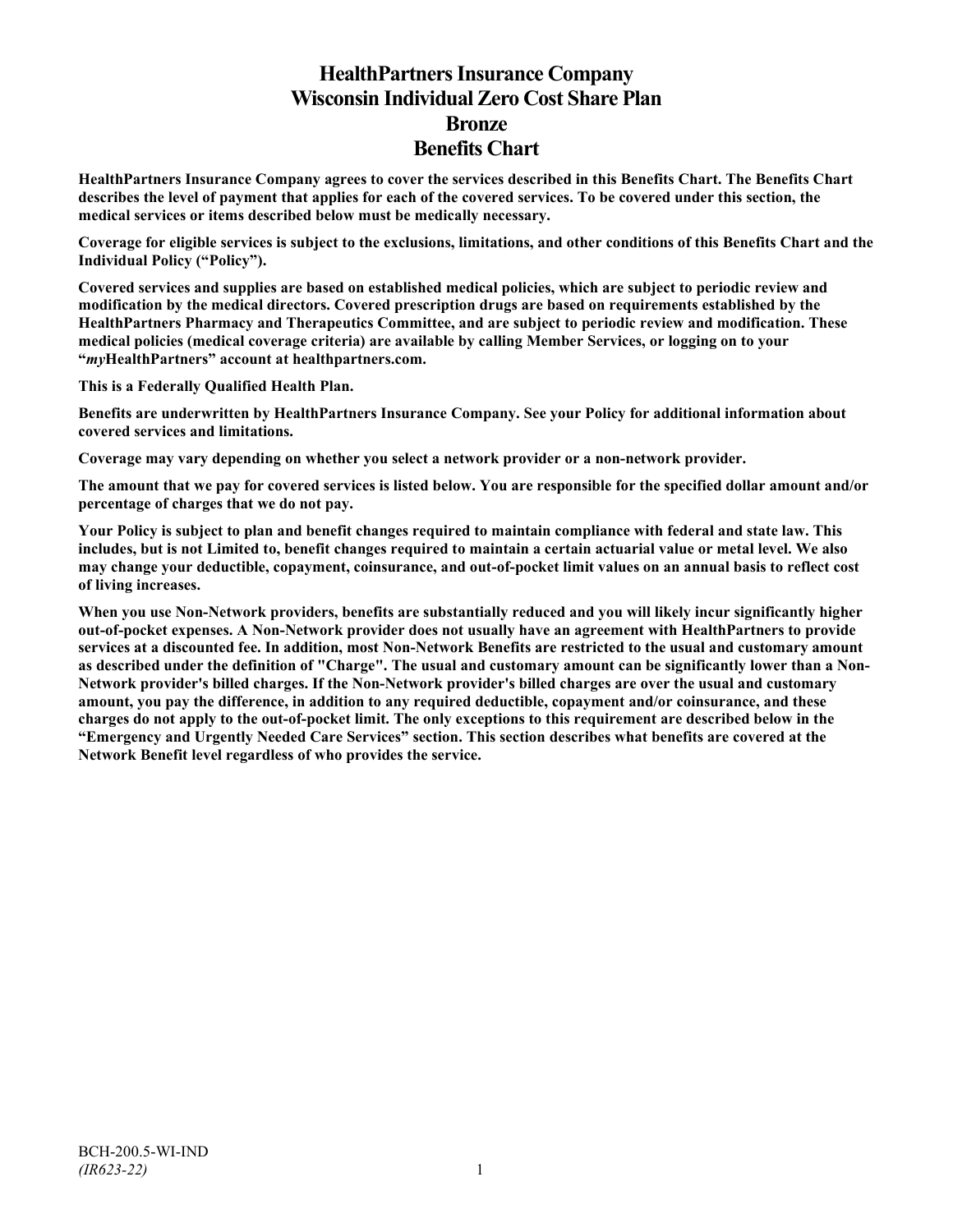# **These definitions apply to the Benefits Chart. They also apply to your Policy.**

| <b>Biosimilar Drug:</b> | A prescription drug, approved by the Food and Drug Administration (FDA), that the FDA has<br>determined is biosimilar to and interchangeable with a biological brand name drug. Biosimilar<br>drugs are not considered generic drugs and are not covered under the generic drug benefit.                                                                                                                                                                                                                                                                                                                                     |
|-------------------------|------------------------------------------------------------------------------------------------------------------------------------------------------------------------------------------------------------------------------------------------------------------------------------------------------------------------------------------------------------------------------------------------------------------------------------------------------------------------------------------------------------------------------------------------------------------------------------------------------------------------------|
| <b>Brand Name Drug:</b> | A prescription drug, approved by the Food and Drug Administration (FDA), that is manufactured,<br>sold or licensed for sale under a trademark by the pharmaceutical company that originally<br>researched and developed the drug. Brand name drugs have the same active-ingredient formula as<br>the generic version of the drug. However, generic drugs are manufactured and sold by other drug<br>manufacturers and are generally not available until after the patent on the brand name drug has<br>expired. A few brand name drugs may be covered at the generic benefit level if this is indicated on<br>the formulary. |
| <b>Calendar Year:</b>   | This is the 12-month period beginning 12:01 A.M. Central Time, on January 1, and ending 12:00<br>A.M. Central Time of the next following December 31.                                                                                                                                                                                                                                                                                                                                                                                                                                                                        |
| Charge:                 | For covered services delivered by a network provider, this is the provider's discounted fee for a<br>given medical/surgical service, procedure or item.                                                                                                                                                                                                                                                                                                                                                                                                                                                                      |
|                         | For covered services delivered by non-network providers, a contracted rate may apply if such<br>arrangement is available to HealthPartners.                                                                                                                                                                                                                                                                                                                                                                                                                                                                                  |
|                         | For the Usual and Customary Charge for covered services delivered by non-network providers,<br>our payment is calculated using one of the following options in the following order, depending on<br>availability: 1) a percentage of the Medicare fee schedule; 2) a comparable schedule if the service<br>is not on the Medicare fee schedule; or 3) a commercially reasonable rate for such service if a fee<br>schedule is not available.                                                                                                                                                                                 |
|                         | The Usual and Customary Charge is the maximum amount allowed that we consider in the<br>calculation of the payment of charges incurred for certain covered services. You must pay for any<br>charges above the usual and customary charge, and they do not apply to the out-of-pocket limit.                                                                                                                                                                                                                                                                                                                                 |
|                         | A charge is incurred for covered ambulatory medical and surgical services, on the date the service<br>or item is provided. A charge is incurred for covered inpatient services, on the date of admission to<br>a hospital. To be covered, a charge must be incurred on or after your effective date and on or<br>before the termination date.                                                                                                                                                                                                                                                                                |
|                         | Copayment/Coinsurance: The specified dollar amount, or percentage, of charges incurred for covered services, which we do<br>not pay, but which you must pay, each time you receive certain medical services, procedures or<br>items. Our payment for those covered services or items begins after the copayment or coinsurance<br>is satisfied. Covered services or items requiring a copayment or coinsurance are specified in this<br>Benefits Chart.                                                                                                                                                                      |
|                         | For services provided by a network provider:                                                                                                                                                                                                                                                                                                                                                                                                                                                                                                                                                                                 |
|                         | An amount which is listed as a flat dollar copayment is applied to a network provider's discounted<br>charges for a given service. However, if the network provider's discounted charges for a service or<br>item is less than the flat dollar copayment, you will pay the network provider's discounted charge.<br>An amount which is listed as a percentage of charges or coinsurance is based on the network<br>provider's discounted charges, calculated at the time the claim is processed, which may include an<br>agreed upon fee schedule rate for case rate or withhold arrangements.                               |
|                         | For services provided by a Non-Network provider:                                                                                                                                                                                                                                                                                                                                                                                                                                                                                                                                                                             |
|                         | Any copayment or coinsurance is applied to the lesser of the provider's charges or the usual and<br>customary charge for a service.                                                                                                                                                                                                                                                                                                                                                                                                                                                                                          |
|                         | A copayment or coinsurance is due at the time a service is provided, or when billed by the<br>provider. The copayment or coinsurance applicable for a scheduled visit with a network provider<br>will be collected for each visit, late cancellation and failed appointment.                                                                                                                                                                                                                                                                                                                                                 |
|                         |                                                                                                                                                                                                                                                                                                                                                                                                                                                                                                                                                                                                                              |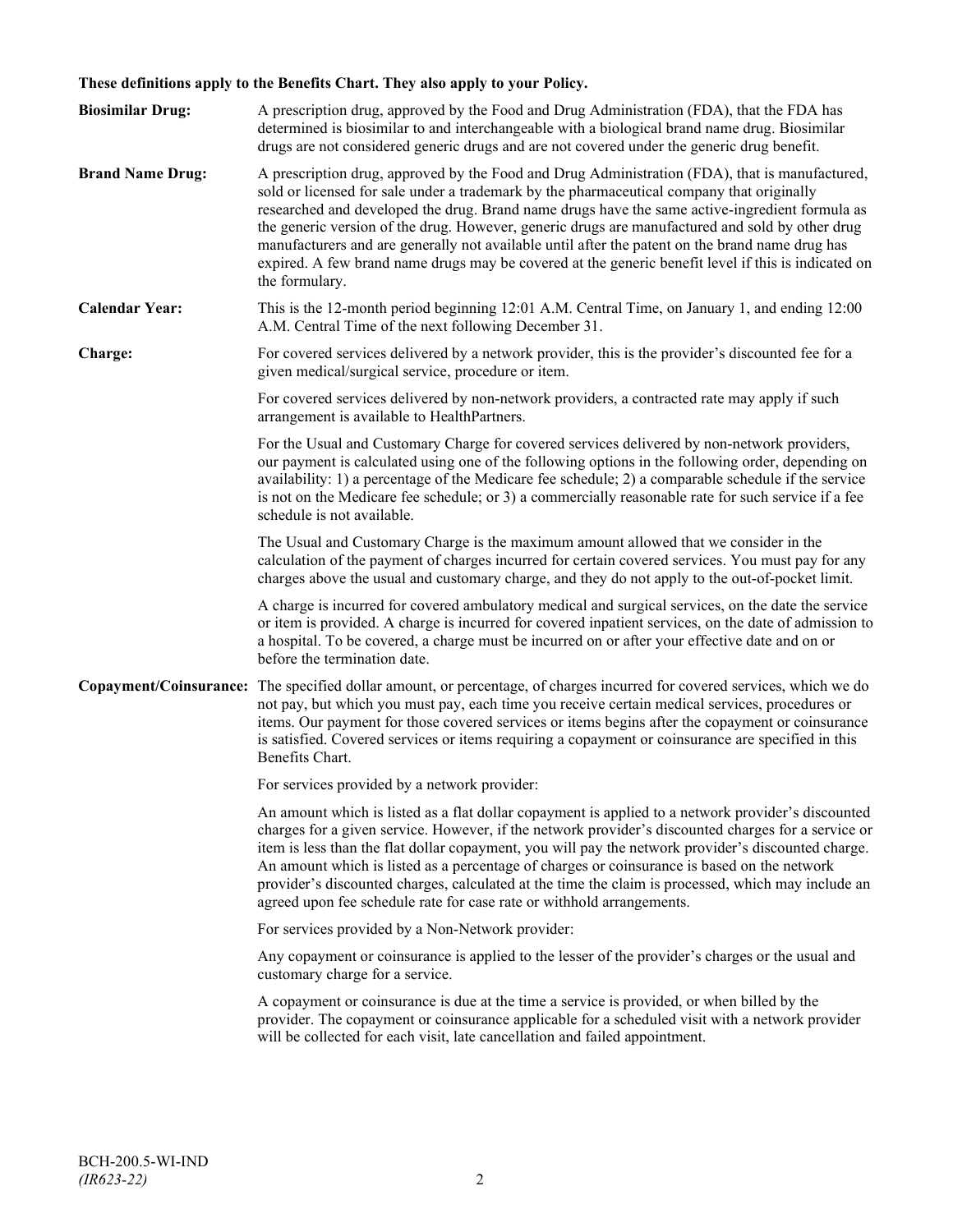| Deductible:                    | The specified dollar amount of charges incurred for covered services, which we do not pay, but an<br>enrollee or a family has to pay first in a calendar year. Our payment for those services or items<br>begins after the deductible is satisfied. For network providers, the amount of the charges that apply<br>to the deductible are based on the network provider's discounted charges, calculated at the time<br>the claim is processed, which may include an agreed upon fee schedule rate for case rate or<br>withhold arrangements. For non-network providers, the amount of charges that apply to the<br>deductible are the lesser of the provider's charges or the usual and customary charge for a service. |
|--------------------------------|-------------------------------------------------------------------------------------------------------------------------------------------------------------------------------------------------------------------------------------------------------------------------------------------------------------------------------------------------------------------------------------------------------------------------------------------------------------------------------------------------------------------------------------------------------------------------------------------------------------------------------------------------------------------------------------------------------------------------|
| Formulary:                     | This is a current list, which may be revised from time to time, of prescription drugs, medications,<br>equipment and supplies covered by us as indicated in this Benefits Chart which are covered at the<br>highest benefit level. Some drugs on the formulary may require prior authorization to be covered<br>as formulary drugs. The formulary, and information on drugs that require prior authorization, are<br>available by calling Member Services, or logging on to your "myHealthPartners" account at<br>healthpartners.com.                                                                                                                                                                                   |
| <b>Generic Drug:</b>           | A prescription drug, approved by the Food and Drug Administration (FDA), that the FDA has<br>determined is comparable to a brand name drug product in dosage form, strength, route of<br>administration, quality, intended use and documented bioequivalence. Generally, generic drugs<br>cost less than brand name drugs. Some brand name drugs may be covered at the generic drug<br>benefit level if this is indicated on the formulary.                                                                                                                                                                                                                                                                             |
| <b>Non-Formulary Drug:</b>     | This is a prescription drug, approved by the Food and Drug Administration (FDA), that is not on<br>the formulary, is medically necessary and is not investigative or experimental or otherwise<br>excluded under your Policy.                                                                                                                                                                                                                                                                                                                                                                                                                                                                                           |
| <b>Out-of-Pocket Expenses:</b> | You pay the specified copayments/coinsurance and deductibles applicable for particular services,<br>subject to the out-of-pocket limit described below. These amounts are in addition to the monthly<br>enrollment payments.                                                                                                                                                                                                                                                                                                                                                                                                                                                                                            |
| <b>Out-of-Pocket Limit:</b>    | You pay the copayments/coinsurance and deductibles for covered services, to the individual or<br>family out-of-pocket limit. Thereafter we cover 100% of charges incurred for all other covered<br>services, for the rest of the calendar year. You pay amounts greater than the out-of-pocket limit if<br>you exceed any visits or day limits.                                                                                                                                                                                                                                                                                                                                                                         |
|                                | Non-Network Benefits above the usual and customary charge (see definition of charge above) do<br>not apply to the out-of-pocket limit.                                                                                                                                                                                                                                                                                                                                                                                                                                                                                                                                                                                  |
|                                | Non-Network Benefits for transplant surgery do not apply to the out-of-pocket limit.                                                                                                                                                                                                                                                                                                                                                                                                                                                                                                                                                                                                                                    |
|                                | You are responsible to keep track of the out-of-pocket expenses. Contact our Member Services<br>department for assistance in determining the amount paid by the enrollee for specific eligible<br>services received. Claims for reimbursement under the out-of-pocket limit provisions are subject<br>to the same time limits and provisions described under the "Claims Provisions" section of the<br>Contract.                                                                                                                                                                                                                                                                                                        |
| <b>Specialty Drug List:</b>    | This is a current list, which may be revised from time to time, of prescription drugs, medications,<br>equipment and supplies, which are typically bio-pharmaceuticals. The purpose of a specialty drug<br>list is to facilitate enhanced monitoring of complex therapies used to treat specific conditions.<br>Specialty drugs are covered by us as indicated in this Benefits Chart. The specialty drug list is<br>available by calling Member Services, or logging on to your "myHealthPartners" account at<br>healthpartners.com                                                                                                                                                                                    |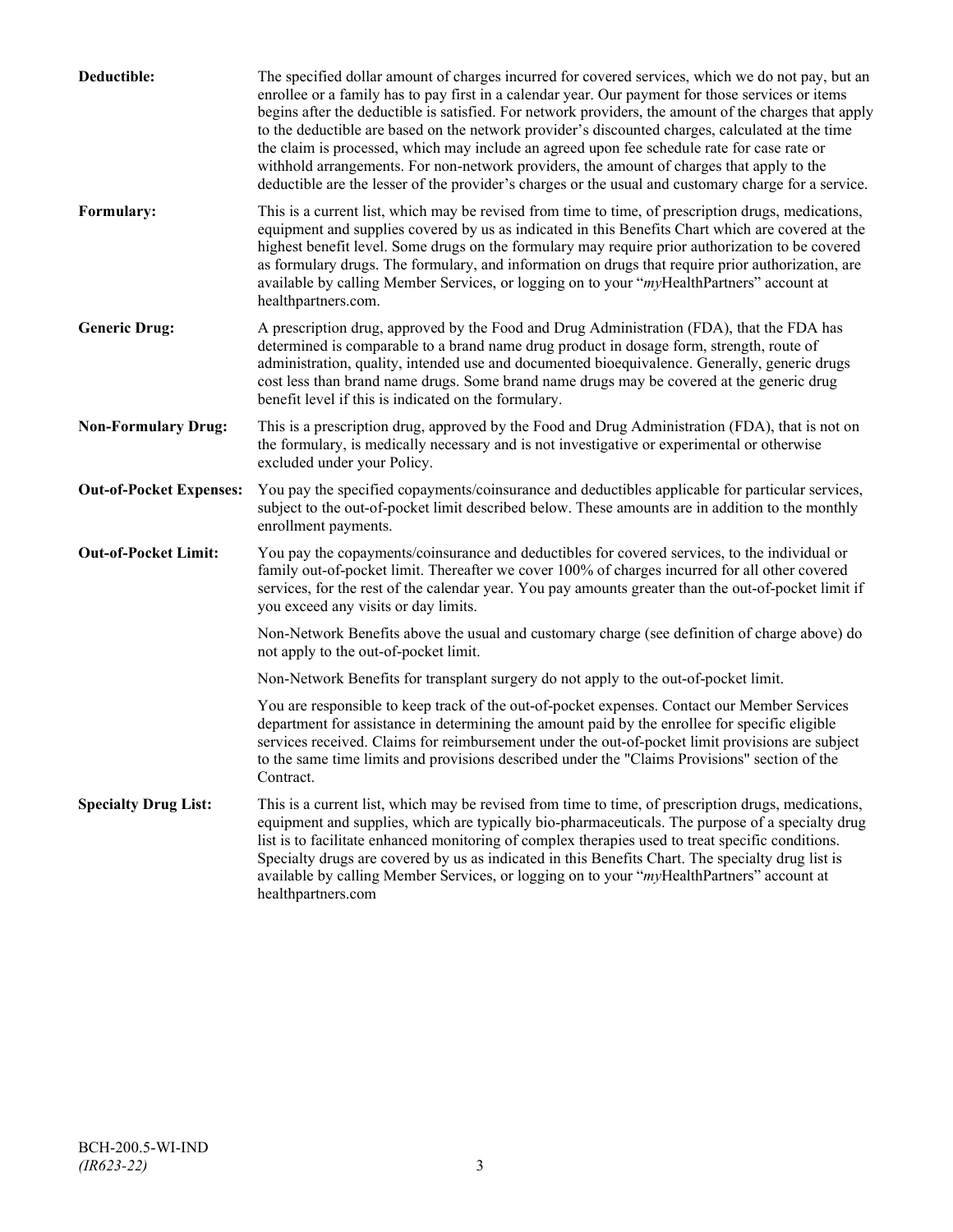# **DEDUCTIBLES AND OUT-OF-POCKET LIMITS**

# **Individual Calendar Year Deductible**

| Network Benefits | <b>Non-Network Benefits</b> |
|------------------|-----------------------------|
| None.            | None.                       |

# **Family Calendar Year Deductible**

| <b>Network Benefits</b> | Non-Network Benefits |
|-------------------------|----------------------|
| None.                   | None.                |

# **Individual Calendar Year Out-of-Pocket Limit**

| <b>Network Benefits</b> | <b>Non-Network Benefits</b> |
|-------------------------|-----------------------------|
| None.                   | None.                       |

# **Family Calendar Year Out-of-Pocket Limit**

| <b>Network Benefits</b> | <b>Non-Network Benefits</b> |
|-------------------------|-----------------------------|
| None.                   | None.                       |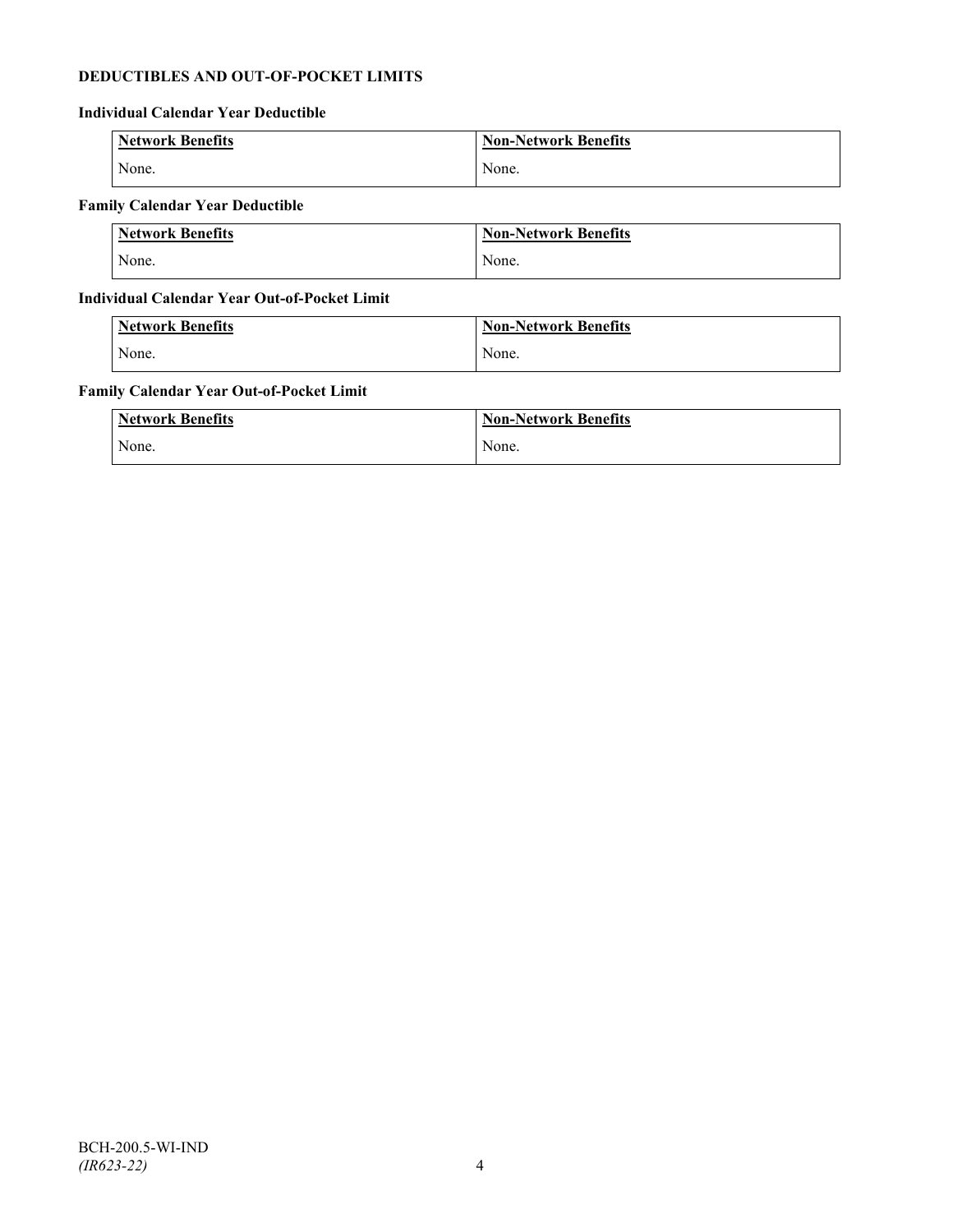# **AMBULANCE AND MEDICAL TRANSPORTATION**

# **Covered Services:**

We cover ambulance and medical transportation for medical emergencies.

We also cover medically necessary, non-emergency transportation if it meets our medical coverage criteria.

Covered services are based on established medical policies, which are subject to periodic review and modification by the medical directors. These medical policies (medical coverage criteria) and applicable prior authorization requirements are available by calling Member Services, or logging on to your "*my*HealthPartners" account a[t healthpartners.com.](http://www.healthpartners.com/)

| <b>Network Benefits</b>       | <b>Non-Network Benefits</b> |
|-------------------------------|-----------------------------|
| 100% of the charges incurred. | See Network Benefits.       |

# **Not Covered:**

See "Services Not Covered" in your Policy.

# **AUTISM SERVICES**

# **Covered Services:**

We cover prior authorized evidence-based intensive-level and non-intensive-level treatment of autism spectrum disorders (autism disorder, Asperger's syndrome or pervasive development disorder not otherwise specified).

Covered services are based on established medical policies, which are subject to periodic review and modification by the medical directors. These medical policies (medical coverage criteria) are available by calling Member Services, or logging on to your "*my*HealthPartners" account at [healthpartners.com.](http://www.healthpartners.com/)

Your network provider will coordinate the prior authorization process for any autism treatment services. You may call Member Services at 952-883-5900 or toll-free at 888-360-0622 if you have any questions or concerns regarding the authorization process.

Please call Member Services at 952-883-5900 or toll-free at 888-360-0622 to request authorization for autism treatment services from a Non-Network provider.

**Intensive-level services for children diagnosed with autism spectrum disorders.** Intensive-level services must begin on or after 2 years of age and end before 9 years of age. Intensive-level services, on average, are services provided for more than 20 hours of treatment per week. (The average number of hours a week is calculated over a 6-month period.)

| Network Benefits                         | <b>Non-Network Benefits</b>              |
|------------------------------------------|------------------------------------------|
| 100% of the charges incurred.            | 100% of the charges incurred.            |
| Limited to 240 visits per calendar year. | Limited to 240 visits per calendar year. |

The maximum number of visits is combined for Network Benefits and Non-Network Benefits. Visit limits are based on minimum coverage amount available at the time of publication. Additional visits may be available if required due to revised minimum coverage amounts issued by the Office of the Commissioner of Insurance. See our medical coverage criteria for current visit limits.

# **Intensive-Level Services Lifetime Maximum Benefit**

| <b>Network Benefits</b>                               | <b>Non-Network Benefits</b>                           |
|-------------------------------------------------------|-------------------------------------------------------|
| 4 years of cumulative services under this plan or any | 4 years of cumulative services under this plan or any |
| other plan.                                           | other plan.                                           |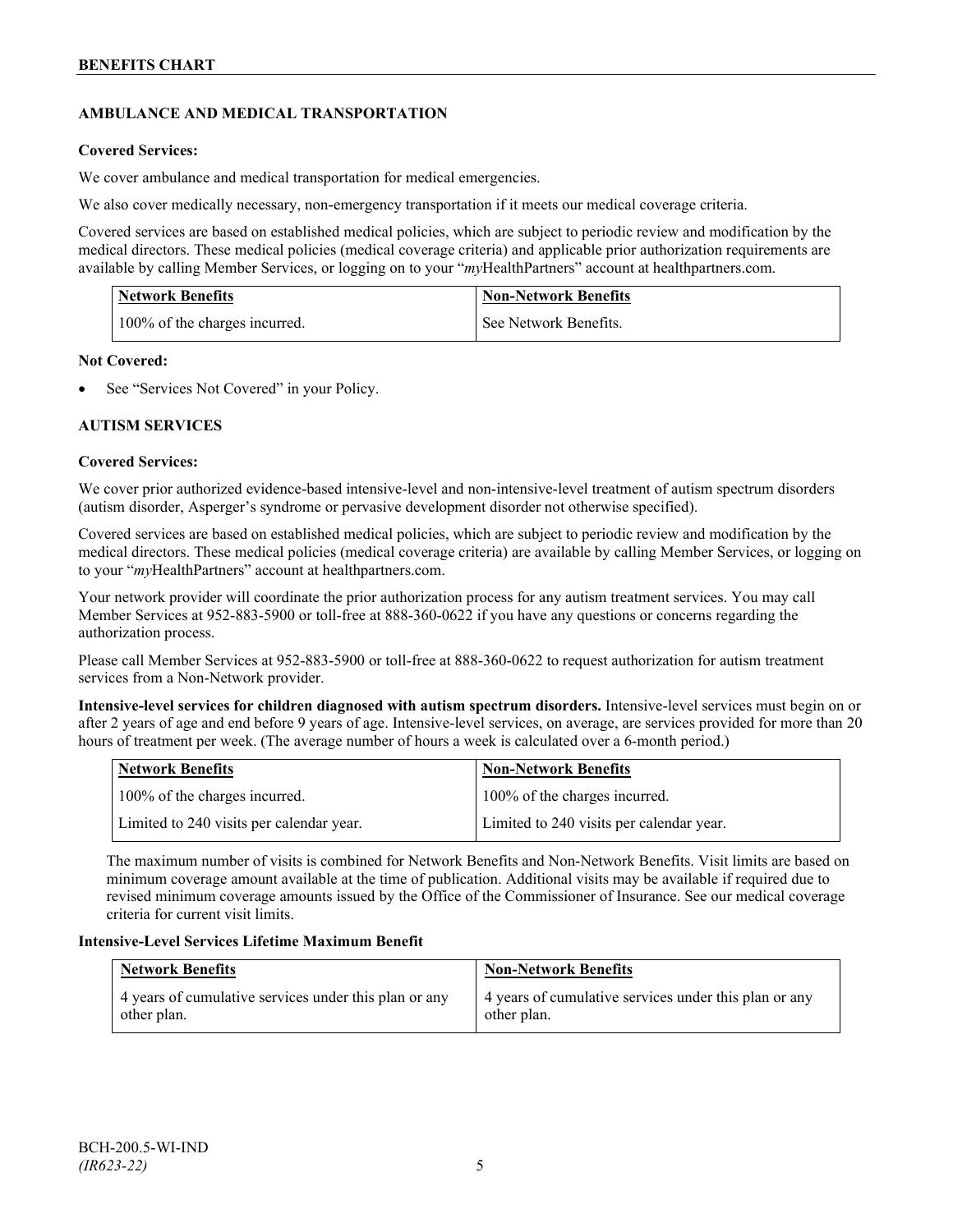### **Non-intensive-level services for Insureds diagnosed with autism spectrum disorders**

| Network Benefits                         | <b>Non-Network Benefits</b>              |
|------------------------------------------|------------------------------------------|
| 100% of the charges incurred.            | 100% of the charges incurred.            |
| Limited to 120 visits per calendar year. | Limited to 120 visits per calendar year. |

The maximum number of visits is combined for Network Benefits and Non-Network Benefits. Visit limits are based on minimum coverage amount available at the time of publication. Additional visits may be available if required due to revised minimum coverage amounts issued by the Office of the Commissioner of Insurance. See our medical coverage criteria for current visit limits.

### **Not Covered:**

See "Services Not Covered" in your Policy.

# **BEHAVIORAL HEALTH SERVICES**

# **Covered Services:**

Covered services are based on established medical policies, which are subject to periodic review and modification by the medical directors. These medical policies (medical coverage criteria) are available by calling Member Services, or logging on to your "*my*HealthPartners" account at [healthpartners.com.](http://www.healthpartners.com/)

**Transitional treatment services.** These are services for the treatment of nervous or mental disorders, and substance use disorders which are provided to an Insured in a less restrictive manner than are inpatient hospital services but in a more intensive manner than are outpatient services. Transitional treatment services are services offered by a provider, and certified by the Wisconsin Department of Health Services for each of the following (except the last bulleted item):

- Mental health services for covered adults in a day treatment program.
- Mental health services for covered children in a day hospital treatment program.
- Services for persons with chronic mental illness provided through a community support program.
- Residential treatment programs for dependent covered persons with substance use disorder.
- Substance use disorder services in a day treatment program.
- Services for persons who are experiencing a mental health crisis or who are in a situation likely to turn into a mental health crisis if support is not provided.
- Intensive outpatient programs for the treatment of psychoactive substance use disorders provided in accordance with the patient placement criteria of the American Society of Addiction Medicine.

# **Mental health services**

We cover services for mental health diagnoses as described in the Diagnostic and Statistical Manual of Mental Disorders – Fifth Edition (DSM 5) (most recent edition).

We provide coverage for mental health treatment ordered by a Wisconsin court under a valid court order that is issued on the basis of a behavioral care evaluation performed by a licensed psychiatrist or doctoral level licensed psychologist, which includes a diagnosis and an individual treatment plan for care in the most appropriate, least restrictive environment. We must be given a copy of the court order and the behavioral care evaluation, and the service must be a covered benefit under your Policy, and the service must be provided by a network provider, or other provider as required by law.

**Outpatient services:** We cover medically necessary outpatient professional mental health services for evaluation, crisis intervention, and treatment of mental health disorders.

A comprehensive diagnostic assessment will be used as the basis for a determination by a mental health professional, concerning the appropriate treatment and the extent of services required.

Outpatient services we cover for a diagnosed mental health condition include the following:

- Individual, group, family and multi-family therapy;
- Medication management provided by a physician, certified nurse practitioner, or physician's assistant;
- Psychological testing services for the purposes of determining the differential diagnoses and treatment planning for patients currently receiving behavioral health services;
- Partial hospitalization services in a licensed hospital or community mental health center;

BCH-200.5-WI-IND *(IR623-22)* 6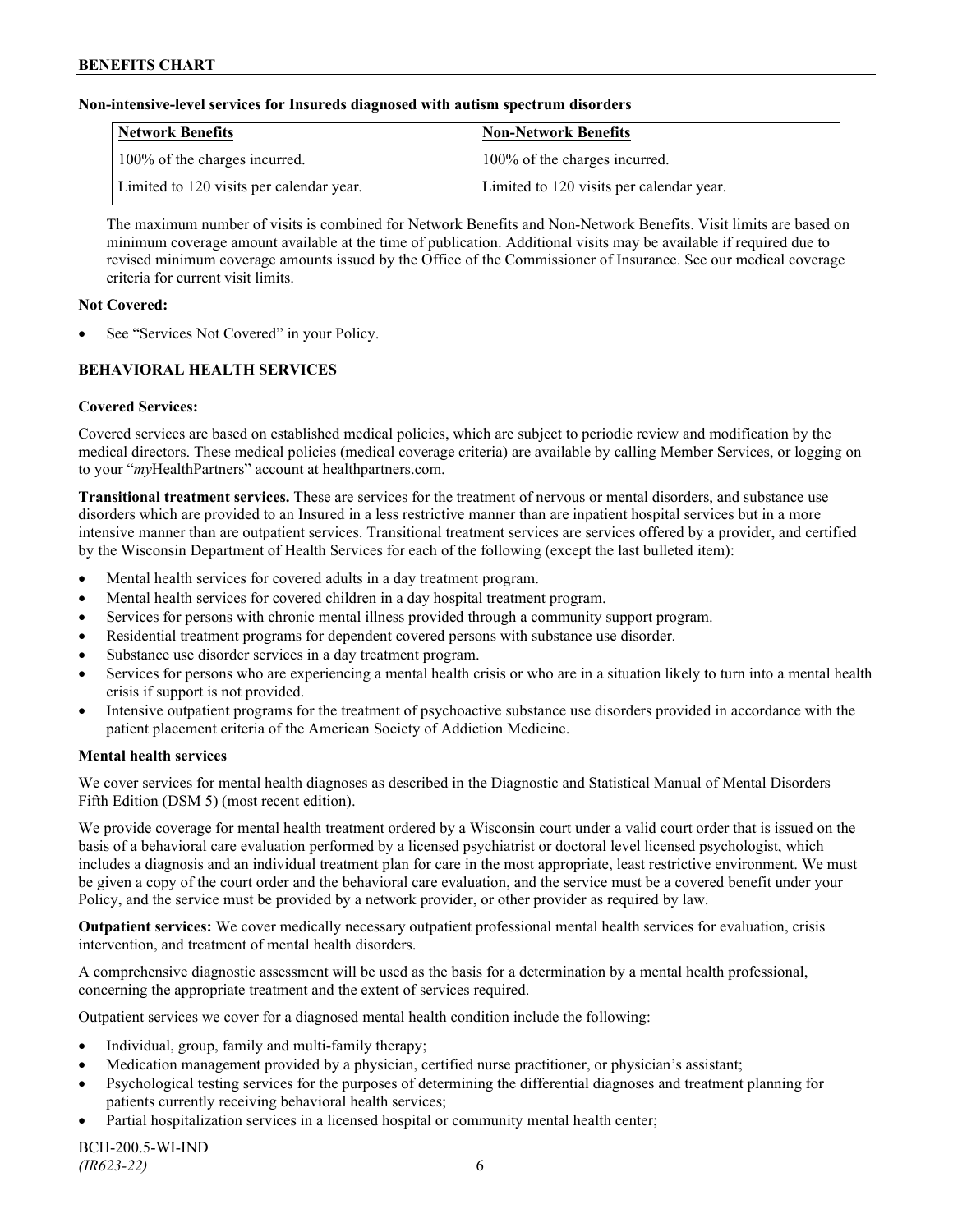- Psychotherapy and nursing services provided in the home if authorized by us; and
- Treatment for gender dysphoria.

| Network Benefits              | <b>Non-Network Benefits</b>   |
|-------------------------------|-------------------------------|
| 100% of the charges incurred. | 100% of the charges incurred. |

# **Group therapy**

| <b>Network Benefits</b>       | <b>Non-Network Benefits</b>   |
|-------------------------------|-------------------------------|
| 100% of the charges incurred. | 100% of the charges incurred. |

# **Inpatient services, including mental health residential treatment services:** We cover the following:

- Medically necessary inpatient services in a hospital or licensed residential treatment facility and professional services for treatment of mental health disorders. Medical stabilization is covered under inpatient hospital services in the "Hospital and Skilled Nursing Facility Services" section.
- Medically necessary mental health residential treatment service. This care must be authorized by us and provided by a hospital or residential behavioral health treatment facility licensed by the local state or Department of Health and Human Services. Services not covered under this benefit include halfway houses, group homes, extended care facilities, shelter services, correctional services, detention services, group residential services, foster care services and wilderness programs.

| Network Benefits              | Non-Network Benefits          |
|-------------------------------|-------------------------------|
| 100% of the charges incurred. | 100% of the charges incurred. |

**Transitional treatment services:** We cover transitional treatment services described above for treatment of mental and nervous disorders**.**

| <b>Network Benefits</b>       | Non-Network Benefits          |
|-------------------------------|-------------------------------|
| 100% of the charges incurred. | 100% of the charges incurred. |

# **Substance use disorder (SUD) treatment services**

We cover medically necessary services for assessments by a licensed alcohol and drug counselor and treatment of substance use disorders as defined in the latest edition of the DSM 5.

**Outpatient services:** We cover medically necessary outpatient professional services for diagnosis and treatment of substance use disorders. Substance use disorder treatment services must be provided by a program licensed by the local Department of Health Services.

Outpatient services we cover for a diagnosed substance use disorder include the following:

- Individual, group, family, and multi-family therapy provided in an office setting; and
- Opiate replacement therapy including methadone and buprenorphine treatment.

| <b>Network Benefits</b>       | <b>Non-Network Benefits</b>   |
|-------------------------------|-------------------------------|
| 100% of the charges incurred. | 100% of the charges incurred. |

**Inpatient services:** We cover the following:

- Medically necessary inpatient services in a hospital or a licensed residential primary treatment center.
- Services provided in a hospital that is licensed by the local state and accredited by Medicare; and
- Detoxification services in a hospital or community detoxification facility if it is licensed by the local Department of Health Services.

| Network Benefits              | <b>Non-Network Benefits</b>   |
|-------------------------------|-------------------------------|
| 100% of the charges incurred. | 100% of the charges incurred. |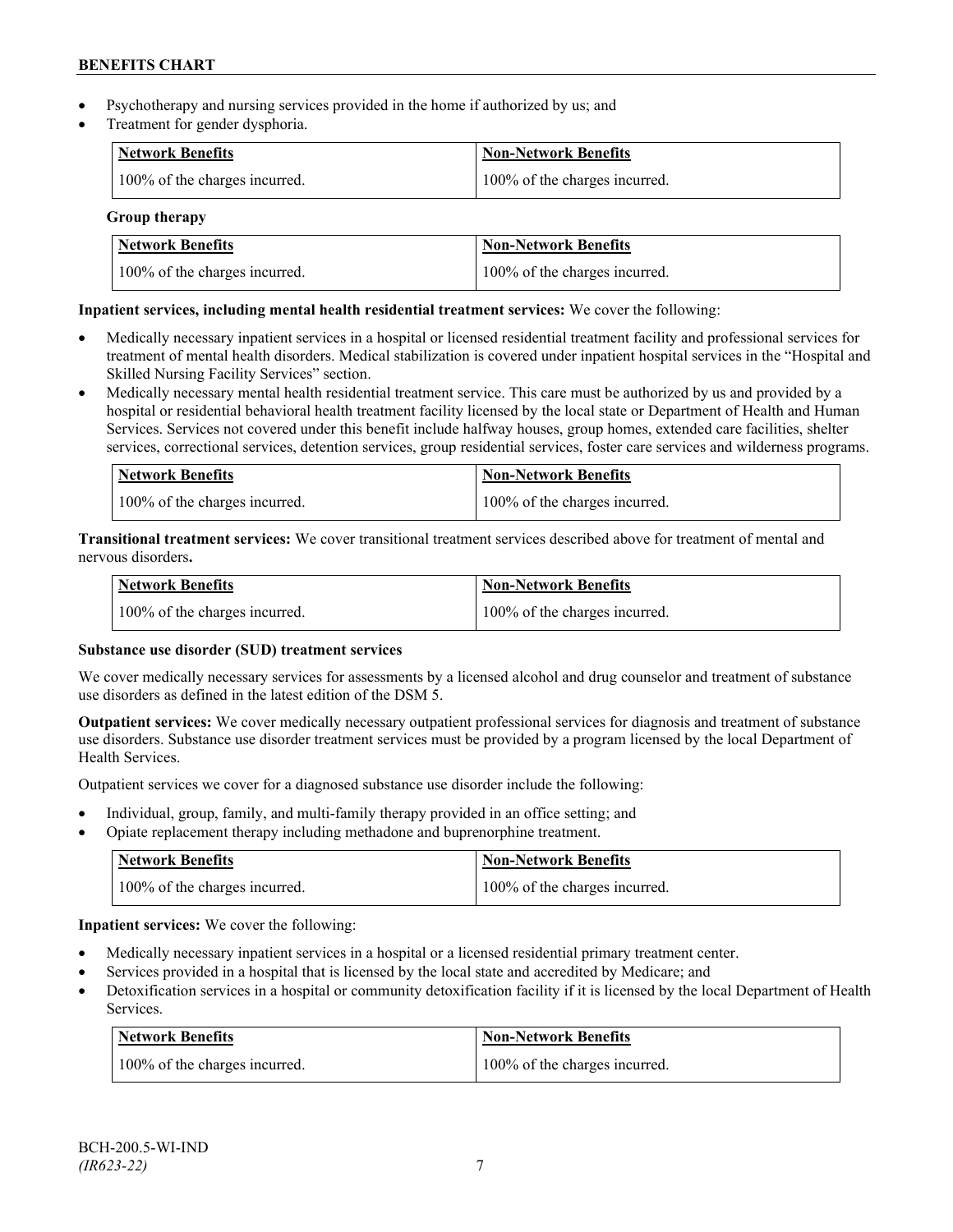**Transitional treatment services:** We cover transitional treatment services described above for treatment of substance use disorder.

| <b>Network Benefits</b>       | <b>Non-Network Benefits</b>   |
|-------------------------------|-------------------------------|
| 100% of the charges incurred. | 100% of the charges incurred. |

**Out of area services for Wisconsin students:** If a dependent child is a student located in a school in Wisconsin, but outside of our service area, we cover mental health and substance use disorder services as required under Wisconsin Statute 609.655.

- The student may have a clinical assessment from a local, non-network mental health or substance use disorder treatment provider at the network benefit level when prior authorized by us.
- If outpatient services are recommended in the clinical assessment, five outpatient visits from a non-network provider will be covered at the network benefit level.
- Our Medical Director will determine the need for continuing treatment by the non-network provider; additional visits may be approved.
- Coverage for the outpatient services will not be provided if the recommended treatment would keep the student from attending school on a regular basis or if the student is no longer attending the school full-time.

This benefit is subject to the limitations shown in this "Behavioral Health Services" section.

| Network Benefits              | <b>Non-Network Benefits</b>   |
|-------------------------------|-------------------------------|
| 100% of the charges incurred. | 100% of the charges incurred. |

A dependent child enrolled in a school outside of Wisconsin in not eligible for the benefit.

#### **Not Covered:**

See "Services Not Covered" in your Policy.

# **CHIROPRACTIC SERVICES**

# **Covered Services:**

We cover chiropractic services for rehabilitative care. Chiropractic services are adjustments to any abnormal articulations of the human body, especially those of the spinal column, for the purpose of giving freedom of action to impinged nerves that may cause pain or deranged function.

Massage therapy which is performed in conjunction with other treatment/modalities by a chiropractor, is part of a prescribed treatment plan and is not billed separately is covered.

| <b>Network Benefits</b>       | 'Non-Network Benefits         |
|-------------------------------|-------------------------------|
| 100% of the charges incurred. | 100% of the charges incurred. |

# **Not Covered:**

- Massage therapy for the purpose of comfort or convenience of the Insured.
- See "Services Not Covered" in your Policy.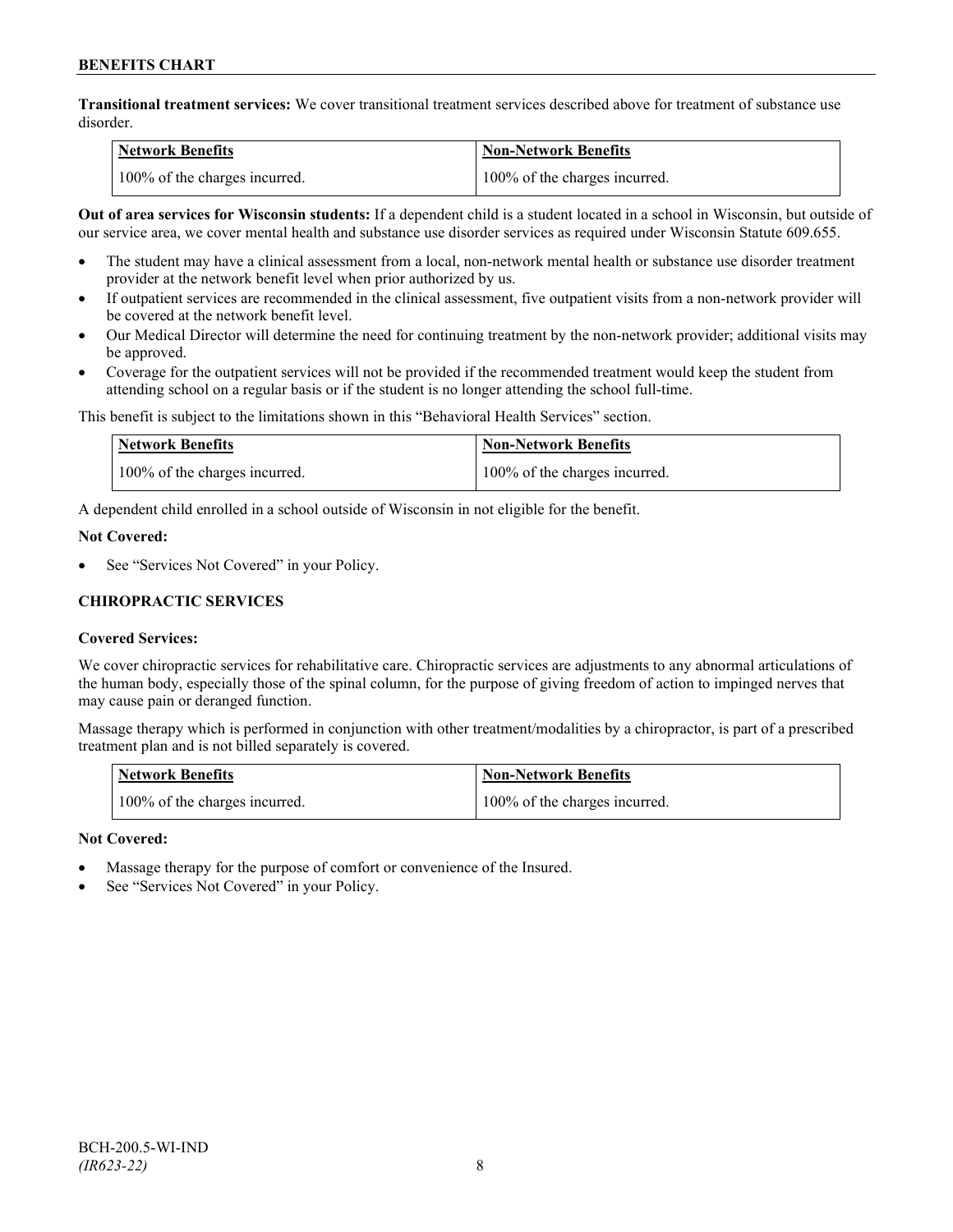# **CLINICAL TRIALS**

# **Covered Services:**

We cover certain routine services if you participate in a Phase I, Phase II, Phase III or Phase IV approved clinical trial that is conducted in relation to the prevention, detection, or treatment of cancer or other life-threatening disease or condition as defined in the Affordable Care Act. Approved clinical trials include (1) federally funded trials when the study or investigation is approved or funded by any of the federal agencies defined in the Public Health Services Act, section 2709 (d) (1) (A); (2) the study or investigation is conducted under an investigational new drug application reviewed by the Food and Drug Administration; and (3) the study or investigation is a drug trial that is exempt from having such an investigational new drug application. We cover routine patient costs for services that would be eligible under the Policy and this Benefits Chart if the service were provided outside of a clinical trial.

| <b>Network Benefits</b>                               | <b>Non-Network Benefits</b>                           |
|-------------------------------------------------------|-------------------------------------------------------|
| Coverage level is same as corresponding Network       | Coverage level is same as corresponding Non-Network   |
| Benefits, depending on type of service provided, such | Benefits, depending on type of service provided, such |
| as Office Visits for Illness or Injury, Inpatient or  | as Office Visits for Illness or Injury, Inpatient or  |
| <b>Outpatient Hospital Services.</b>                  | Outpatient Hospital Services.                         |

#### **Not Covered:**

- The investigative or experimental item, device or service itself.
- Items or services that are provided solely to satisfy data collection and analysis needs and that are not used in the direct clinical management of the patient.
- A service that is clearly inconsistent with widely accepted and established standards of care for a particular diagnosis.
- See "Services Not Covered" in your Policy.

# **DENTAL SERVICES**

#### **Covered Services:**

We cover services as described below.

**Accidental dental services:** We cover services dentally necessary to treat and restore damage done to sound, natural, unrestored teeth as a result of an accidental injury. Coverage is for damage caused by external trauma to face and mouth only, not for cracked or broken teeth, which result from biting or chewing. We cover restorations, root canals, crowns and replacement of teeth lost that are directly related to the accident in which the Insured was involved. We cover initial exams, xrays and palliative treatment including extractions, and other oral surgical procedures directly related to the accident. Subsequent treatment must be initiated within the specified time-frame and must be directly related to the accident. We do not cover restoration and replacement of teeth that are not "sound and natural" at the time of the accident.

Subsequent treatment must be initiated within the specified time-frame and must be directly related to the accident. We do not cover restoration and replacement of teeth that are not "sound and natural" at the time of the accident.

Full mouth rehabilitation to correct occlusion (bite) and malocclusion (misaligned teeth not due to the accident) are not covered.

When an implant-supported dental prosthetic treatment is pursued, benefits are Limited to the amount that would be paid toward the placement of a removable dental prosthetic appliance that could be used in the absence of implant treatment.

| <b>Network Benefits</b>       | <b>Non-Network Benefits</b> |
|-------------------------------|-----------------------------|
| 100% of the charges incurred. | No coverage.                |

For all accidental dental services, treatment and/or restoration must be initiated within six months of the date of the injury. Coverage is Limited to the initial course of treatment and/or initial restoration. Services must be provided within twentyfour months of the date of injury to be covered.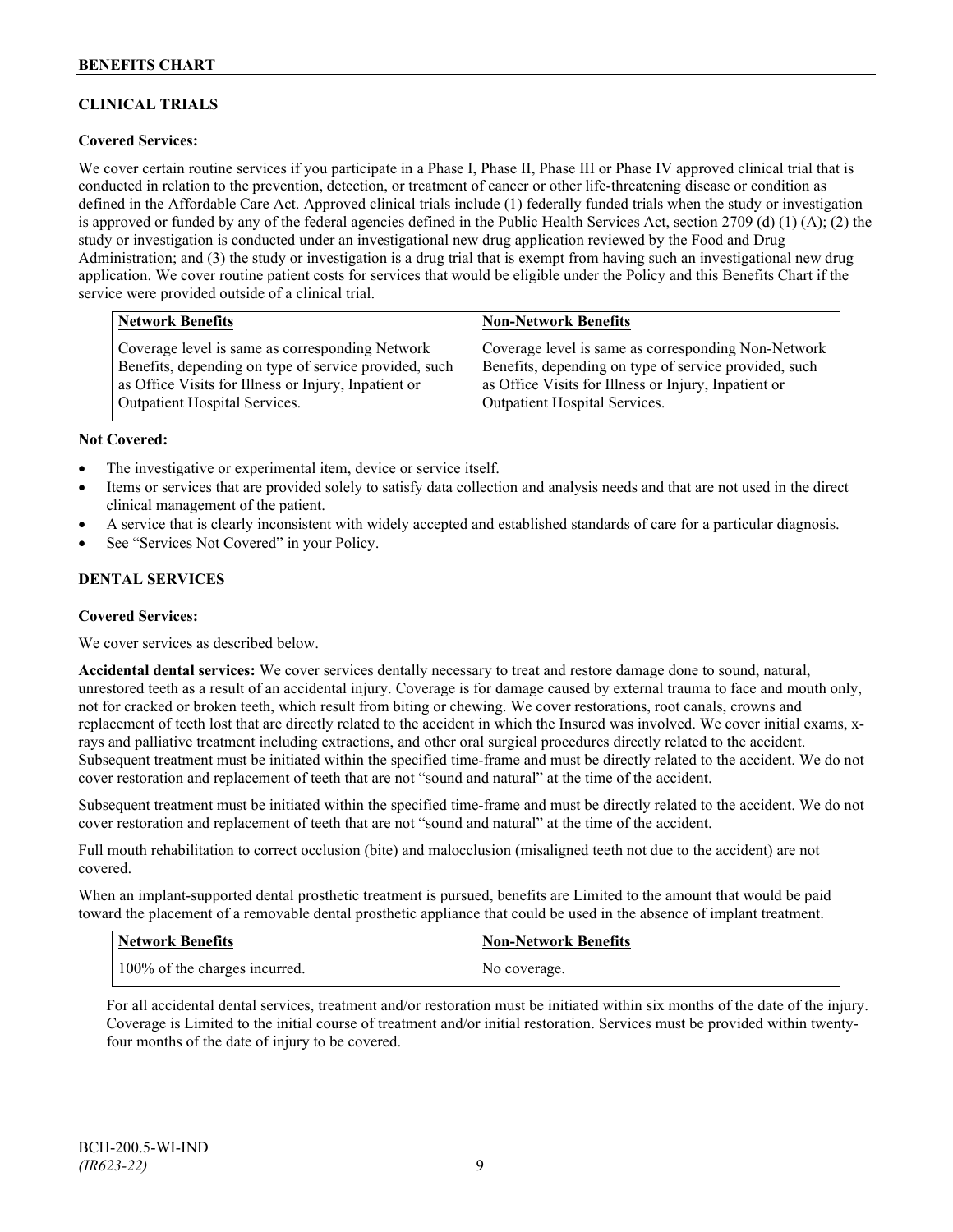### **Medical referral dental services**

**Medically necessary outpatient dental services:** We cover medically necessary outpatient dental services. Coverage is Limited to dental services required for treatment of an underlying medical condition, e.g., removal of teeth to complete radiation treatment for cancer of the jaw, cysts and lesions.

| <b>Network Benefits</b>       | <b>Non-Network Benefits</b>   |
|-------------------------------|-------------------------------|
| 100% of the charges incurred. | 100% of the charges incurred. |

**Medically necessary hospitalization and anesthesia for dental care:** We cover medically necessary hospitalization and anesthesia for dental care. This is Limited to charges incurred by an Insured who: (1) is a child under age 5; (2) is severely disabled; (3) has a medical condition, and requires hospitalization or general anesthesia for dental care treatment; or (4) is a child between ages 5 and 12 and care in dental offices has been attempted unsuccessfully and usual methods of behavior modification have not been successful, or when extensive amounts of restorative care, exceeding 4 appointments, are required.

Coverage is Limited to facility and anesthesia charges. Oral surgeon/dentist professional fees are not covered. The following are examples, though not all-inclusive, of medical conditions which may require hospitalization for dental services: severe asthma, severe airway obstruction or hemophilia. Hospitalization required due to the behavior of the Insured or due to the extent of the dental procedure is not covered.

| <b>Network Benefits</b>       | <b>Non-Network Benefits</b>   |
|-------------------------------|-------------------------------|
| 100% of the charges incurred. | 100% of the charges incurred. |

**Medical complications of dental care:** We cover medical complications of dental care. Treatment must be medically necessary care and related to medical complications of non-covered dental care, including complications of the head, neck, or substructures.

| Network Benefits              | <b>Non-Network Benefits</b>   |
|-------------------------------|-------------------------------|
| 100% of the charges incurred. | 100% of the charges incurred. |

**Oral surgery:** We cover oral surgery. Coverage is Limited to treatment of medical conditions requiring oral surgery, such as treatment of oral neoplasm, non-dental cysts, fracture of the jaw, trauma of the mouth and jaw, and any other oral surgery procedures provided as medically necessary dental services.

| <b>Network Benefits</b> |                               | <b>Non-Network Benefits</b>   |
|-------------------------|-------------------------------|-------------------------------|
|                         | 100% of the charges incurred. | 100% of the charges incurred. |

**Treatment of cleft lip and cleft palate:** We cover treatment of cleft lip and cleft palate of a dependent child, including orthodontic treatment and oral surgery directly related to the cleft. Dental services which are not required for the treatment of cleft lip or cleft palate are not covered. If a dependent child covered under your Policy is also covered under a dental plan which includes orthodontic services, that dental plan shall be considered primary for the necessary orthodontic services. Oral appliances are subject to the same copayment, conditions and limitations as durable medical equipment.

| <b>Network Benefits</b>                               | <b>Non-Network Benefits</b>                           |
|-------------------------------------------------------|-------------------------------------------------------|
| Coverage level is same as corresponding Network       | Coverage level is same as corresponding Non-Network   |
| Benefits, depending on type of service provided, such | Benefits, depending on type of service provided, such |
| as Office Visits for Illness or Injury, Inpatient or  | as Office Visits for Illness or Injury, Inpatient or  |
| Outpatient Hospital Services.                         | Outpatient Hospital Services.                         |

**Treatment of temporomandibular disorder (TMD) and craniomandibular disorder (CMD):** We cover diagnostic procedures, surgical treatment and non-surgical treatment (including intraoral splint therapy devices) for temporomandibular disorder (TMD) and craniomandibular disorder (CMD), which is medically necessary care. Dental services which are not required to directly treat TMD or CMD are not covered.

| <b>Network Benefits</b>       | <b>Non-Network Benefits</b>   |
|-------------------------------|-------------------------------|
| 100% of the charges incurred. | 100% of the charges incurred. |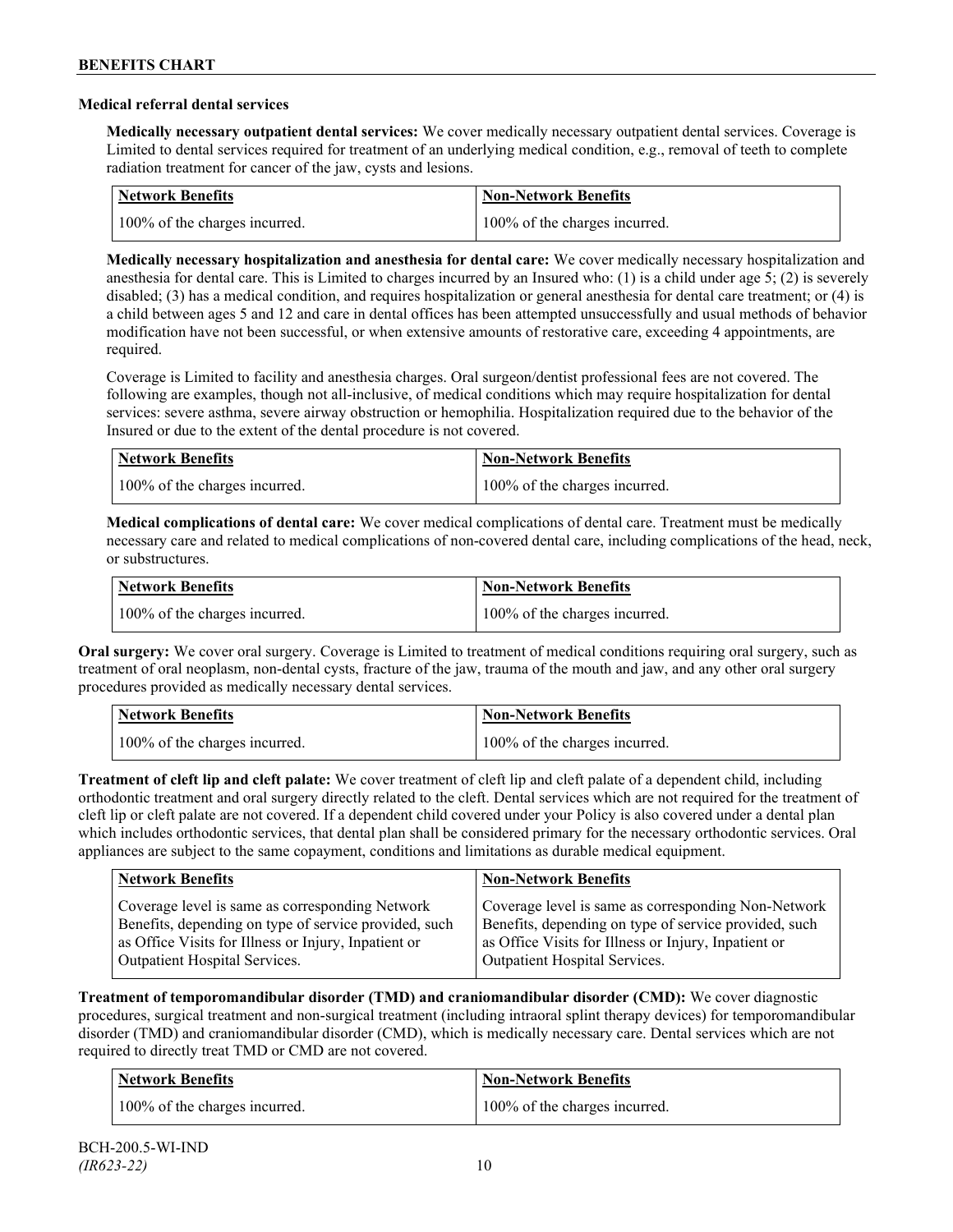# **Not Covered:**

- Dental treatment, procedures or services not listed in this Benefits Chart.
- Accident-related dental services if treatment is: (1) provided to teeth which are not sound and natural; (2) to teeth which have been restored; (3) initiated beyond six months from the date of the injury; (4) received beyond the initial treatment or restoration; or (5) received beyond twenty-four months from the date of injury.
- Accident-related dental services by a Non-Network provider.
- Oral surgery to remove wisdom teeth.
- Orthognathic treatment or procedures and all related services.
- See "Services Not Covered" in your Policy.

# **DIABETIC EQUIPMENT AND SUPPLIES**

#### **Covered Services:**

We cover physician prescribed medically appropriate and necessary drugs and supplies used in the management and treatment of diabetes for members with gestational, Type I or Type II diabetes including durable diabetic equipment and disposable supplies, as described below.

Certain items are only covered if your condition meets our coverage criteria and obtained through an authorized vendor. For more information on what we cover and any prior authorization requirements, call Member Services or log on to your "*my*HealthPartners" account at [healthpartners.com.](http://www.healthpartners.com/)

Insulin and medications for diabetes are covered as outpatient drugs under the "Prescription Drug Services" section.

**Pumps and pump supplies.** These include diabetic insulin pumps, diabetic infusion pumps and infusion pump supplies such as infusion sets, tubing, connectors and syringe reservoirs.

| <b>Network Benefits</b>       | <b>Non-Network Benefits</b>   |
|-------------------------------|-------------------------------|
| 100% of the charges incurred. | 100% of the charges incurred. |

# **All other durable equipment and diabetic supplies**

Durable Diabetic Equipment and Supplies. These include continuous glucose monitoring system (CGMS), transmitter, sensors and receivers, diabetic blood glucose monitors and control/calibrating solutions (for checking accuracy or testing equipment and test strips).

Disposable Diabetic Supplies. These are one-time use supplies, including syringes, lancets, lancet devices, blood and urine ketone test strips, and needles.

Certain diabetic supplies and equipment must be purchased at a pharmacy.

| <b>Network Benefits</b>       | <b>Non-Network Benefits</b>   |
|-------------------------------|-------------------------------|
| 100% of the charges incurred. | 100% of the charges incurred. |

# **Limitations:**

- No more than a 90-day supply of diabetic supplies are covered and dispensed at a time.
- We require that certain diabetic supplies and equipment be purchased at a pharmacy.
- Diabetic supplies and equipment are limited to certain models and brands.
- Durable medical equipment and supplies must be obtained from or repaired by approved vendors.
- Covered services and supplies are based on established medical policies, which are subject to periodic review and modification by the medical or dental directors. Our medical policy for diabetic supplies includes information on our required models and brands. These medical policies (medical coverage criteria) are available by calling Member Services, or logging on to your "*my*HealthPartners" account at healthpartners.com.

# **Not Covered:**

- Replacement or repair of any covered items, if the items are (i) damaged or destroyed by misuse, abuse or carelessness, (ii) lost; or (iii) stolen.
- Duplicate or similar items.

BCH-200.5-WI-IND *(IR623-22)* 11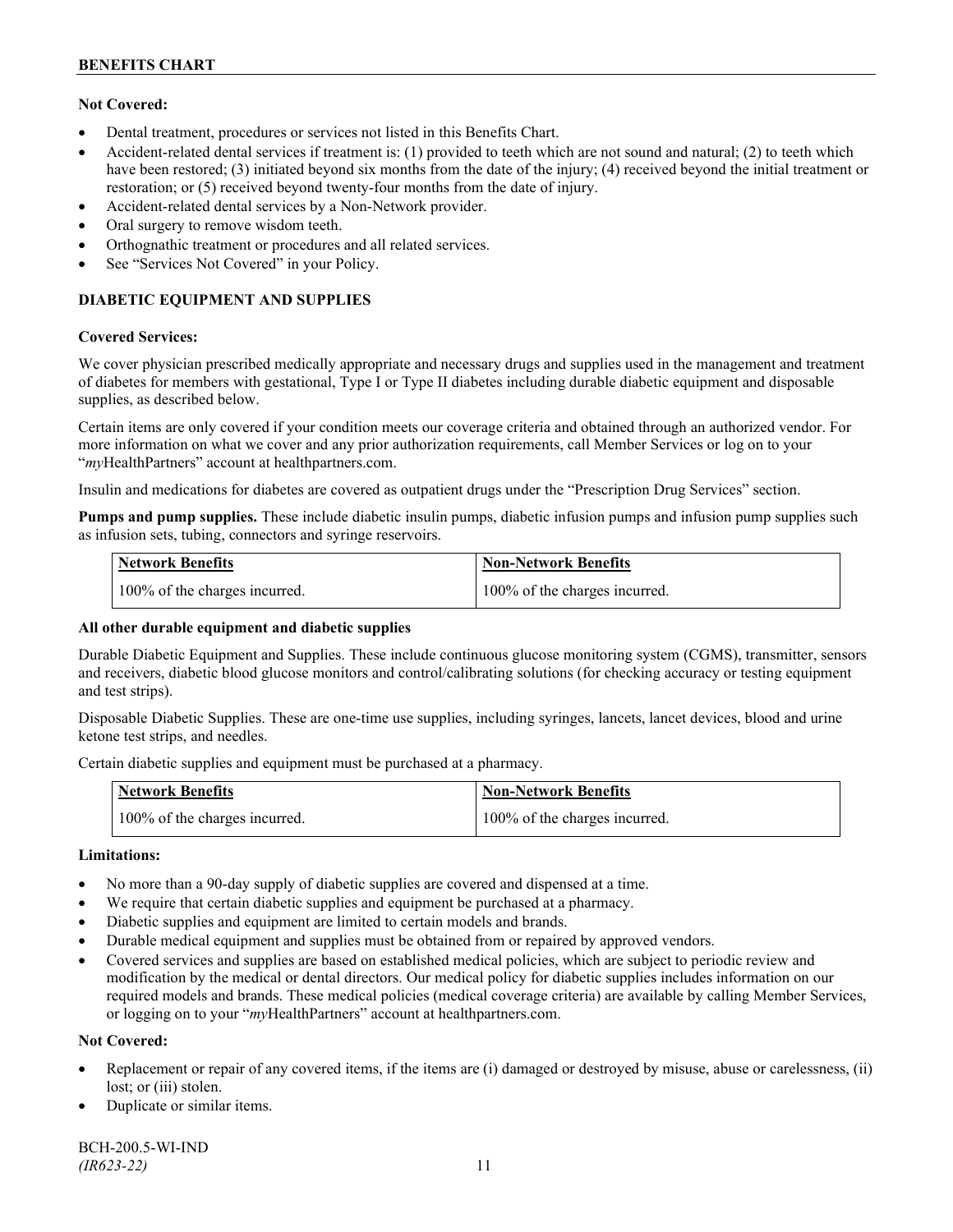- Labor and related charges for repair of any covered items which are more than the cost of replacement by an approved vendor.
- Batteries for monitors and equipment.
- Sales tax, mailing, delivery charges, service call charges.
- See "Services Not Covered" in your Policy.

# **DIAGNOSTIC IMAGING SERVICES**

#### **Covered Services:**

We cover diagnostic imaging, when ordered by a provider and provided in a clinic or outpatient hospital facility.

We cover services provided in a clinic or outpatient hospital facility. To see the benefit level for inpatient hospital or skilled nursing facility services, see benefits under Inpatient Hospital and Skilled Nursing Facility Services.

### **Outpatient magnetic resonance imaging (MRI) and computed tomography (CT)**

| <b>Network Benefits</b>       | <b>Non-Network Benefits</b>   |
|-------------------------------|-------------------------------|
| 100% of the charges incurred. | 100% of the charges incurred. |

#### **All other outpatient diagnostic imaging services**

#### **Services for illness or injury**

| <b>Network Benefits</b>       | <b>Non-Network Benefits</b>      |
|-------------------------------|----------------------------------|
| 100% of the charges incurred. | $100\%$ of the charges incurred. |

#### **Preventive services (MRI/CT procedures are not considered preventive)**

Diagnostic imaging services associated with preventive services are covered at the benefit level shown in the "Preventive Services" section of this Benefits Chart.

#### **Not Covered:**

See "Services Not Covered" in your Policy.

# **DURABLE MEDICAL EQUIPMENT, PROSTHETICS, ORTHOTICS AND SUPPLIES**

# **Covered Services:**

We cover equipment and services, as described below.

We cover durable medical equipment and services, prosthetics, orthotics, and supplies, subject to the limitations below, including certain disposable supplies, and enteral feedings.

We cover external hearing aids, cochlear implants, and related treatment prescribed by a physician or by a licensed audiologist for Insureds under 18 years of age who have hearing loss.

We also cover basic hearing aids for Insureds age 18 or older for the correction of a hearing impairment.

Osseointegrated or bone-anchored hearing aids are only covered for Insureds who have hearing loss that is not correctable by any other procedure.

Hearing aids are Limited to one basic, standard hearing aid for each ear every three years.

A basic hearing aid is defined as a hearing device that consists of a microphone, amplifier, volume control, battery and receiver. It does not include upgrades above and beyond the functionality of a basic hearing aid, including, but not Limited to, hearing improvements for group settings, background noise, Bluetooth/remote control functionality, or extended warranties. Charges for upgrades above the cost of a basic, standard hearing aid are not covered.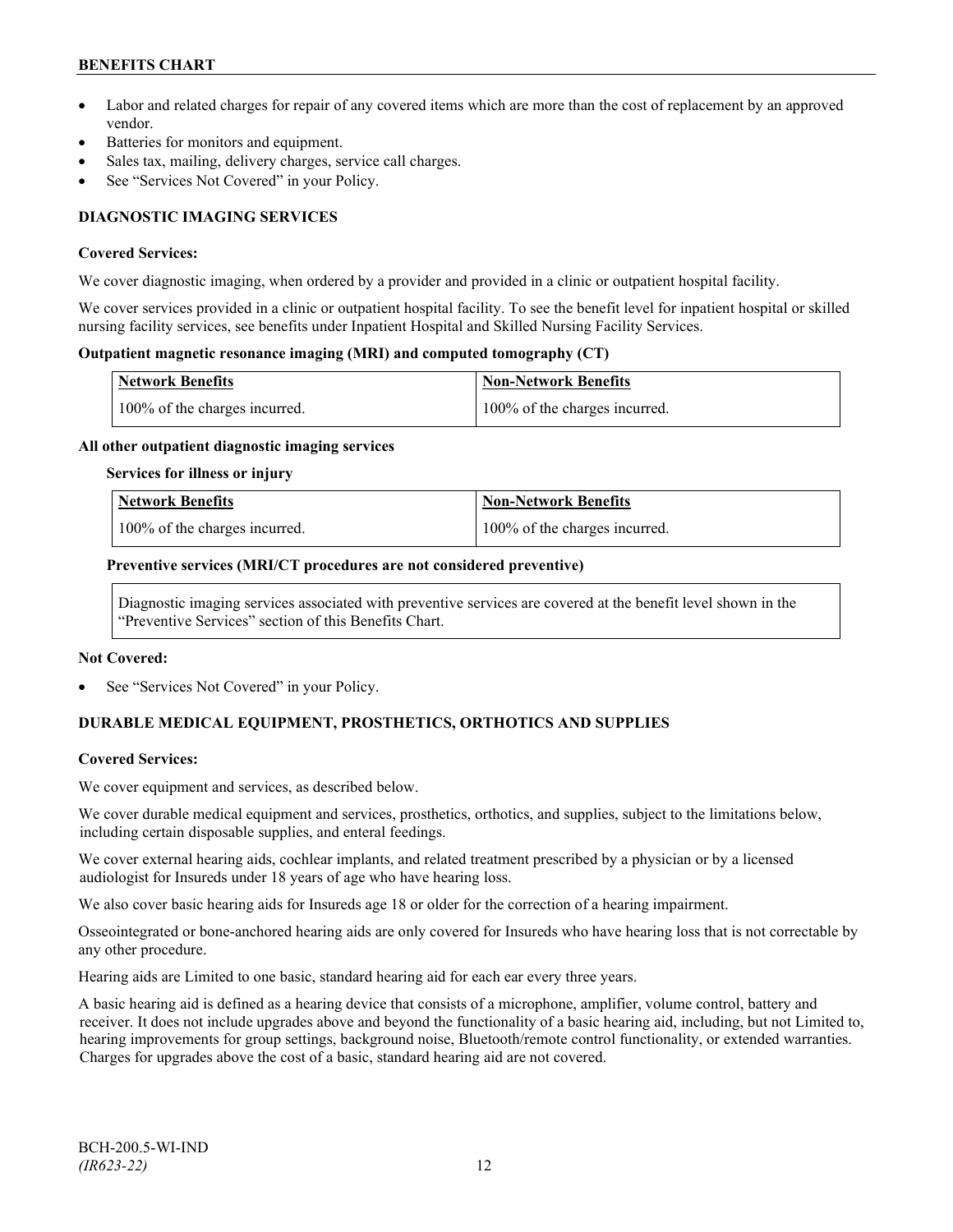Diabetic equipment and supplies are covered under the "Diabetic Equipment and Supplies" section.

| <b>Network Benefits</b>       | <b>Non-Network Benefits</b>   |
|-------------------------------|-------------------------------|
| 100% of the charges incurred. | 100% of the charges incurred. |

### **Special dietary treatment for phenylketonuria (PKU) if it meets our medical coverage criteria**

| <b>Network Benefits</b>       | <b>Non-Network Benefits</b>   |
|-------------------------------|-------------------------------|
| 100% of the charges incurred. | 100% of the charges incurred. |

#### **Oral amino acid based elemental formula if it meets our medical coverage criteria**

| Network Benefits              | Non-Network Benefits          |
|-------------------------------|-------------------------------|
| 100% of the charges incurred. | 100% of the charges incurred. |

#### **Limitations:**

Coverage of durable medical equipment is Limited by the following.

- Payment will not exceed the cost of an alternate piece of equipment or service that is effective and medically necessary.
- For prosthetic benefits, other than oral appliances for cleft lip and cleft palate, payment will not exceed the cost of an alternate piece of equipment or service that is effective, medically necessary and enables Insureds to conduct standard activities of daily living.
- We reserve the right to determine if an item will be approved for rental vs. purchase.
- We require that certain diabetic supplies and equipment be purchased at a pharmacy.
- Covered services and supplies are based on established medical policies which are subject to periodic review and modification by the medical directors. Our medical policy for diabetic supplies includes information on our required models and brands. These medical policies (medical coverage criteria) are available by calling Member Services, or logging on to your "*my*HealthPartners" account at [healthpartners.com.](http://www.healthpartners.com/)

# **Not Covered:**

Items which are not eligible for coverage include, but are not Limited to:

- Replacement or repair of any covered items, if the items are (i) damaged or destroyed by misuse, abuse or carelessness, (ii) lost; or (iii) stolen.
- Duplicate or similar items.
- Labor and related charges for repair of any covered items which are more than the cost of replacement by an approved vendor.
- Sales tax, mailing, delivery charges, service call charges.
- Items which are primarily educational in nature or for hygiene, vocation, comfort, convenience or recreation.
- Communication aids or devices: equipment to create, replace or augment communication abilities including, but not Limited to, speech processors, receivers, communication boards, or computer or electronic assisted communication.
- Implantable and osseointegrated or bone-anchored hearing aids and their fitting, except as specifically described in this Benefits Chart. This exclusion does not apply to cochlear implants.
- Eyeglasses, contact lenses and their fitting, measurement and adjustment, except as specifically described in this Benefits Chart.
- Hair prostheses (wigs).
- Household equipment which primarily has customary uses other than medical, such as, but not Limited to, exercise cycles, air purifiers, central or unit air conditioners, water purifiers, non-allergenic pillows, mattresses or waterbeds.
- Household fixtures including, but not Limited to, escalators or elevators, ramps, swimming pools and saunas.
- Modifications to the structure of the home including, but not Limited to, wiring, plumbing or charges for installation of equipment.
- Vehicle, car or van modifications including, but not Limited to, hand brakes, hydraulic lifts and car carrier.
- Rental equipment while owned equipment is being repaired by non-contracted vendors, beyond one month rental of medically necessary equipment.
- Other equipment and supplies, including, but not Limited to assistive devices, that we determine are not eligible for coverage.

BCH-200.5-WI-IND *(IR623-22)* 13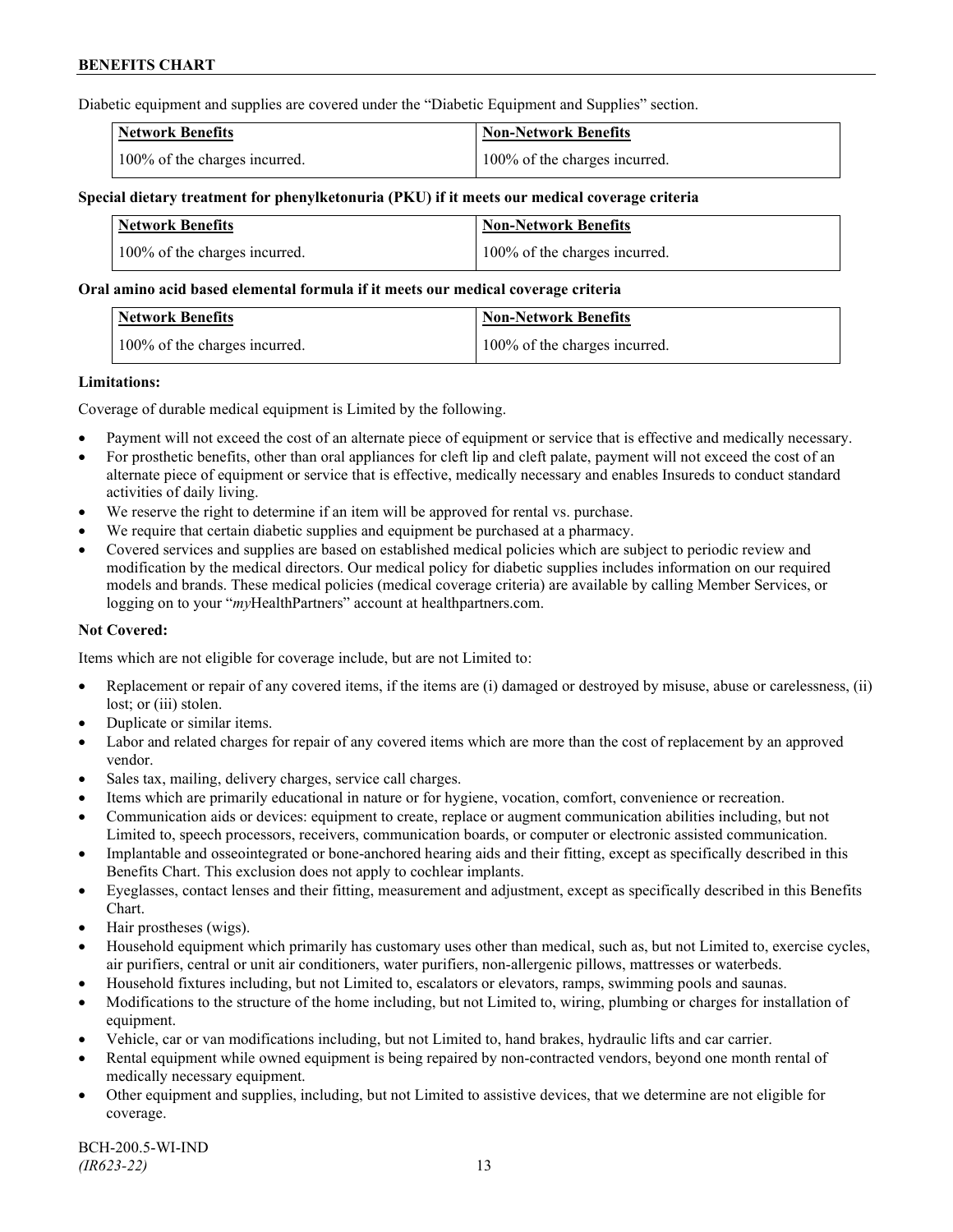See "Services Not Covered" in your Policy.

# **EMERGENCY AND URGENTLY NEEDED CARE SERVICES**

# **Covered Services:**

We cover services for emergency care and urgently needed care if the services are otherwise eligible for coverage under your Policy.

**Urgently needed care.** These are services to treat an unforeseen illness or injury that:

- are required in order to prevent a serious deterioration in your health, and
- cannot be delayed until the next available clinic or office hours.

| <b>Network Benefits</b>       | <b>Non-Network Benefits</b>   |
|-------------------------------|-------------------------------|
| 100% of the charges incurred. | 100% of the charges incurred. |

**Emergency care.** These are services to treat:

- the sudden, unexpected onset of illness or injury which, if left untreated or unattended until the next available clinic or office hours, would result in hospitalization, or
- a condition requiring professional health services immediately necessary to preserve life or stabilize health.

Emergency care includes emergency services as defined in Division BB, Title I, Section 102 of the Consolidated Appropriations Act of 2021.

When reviewing claims for coverage of emergency services, our medical director will take into consideration a reasonable layperson's belief that the circumstances required immediate medical care that could not wait until the next working day or next available clinic appointment.

# **Emergency care in a hospital emergency room, including professional services of a physician**

| <b>Network Benefits</b>       | Non-Network Benefits    |
|-------------------------------|-------------------------|
| 100% of the charges incurred. | l See Network Benefits. |

# **Inpatient emergency care in a hospital**

| <b>Network Benefits</b>       | <b>Non-Network Benefits</b> |
|-------------------------------|-----------------------------|
| 100% of the charges incurred. | See Network Benefits.       |

# **Not Covered:**

See "Services Not Covered" in your Policy.

# **GENE THERAPY**

# **Covered Services:**

We cover gene therapy treatment that meets our current medical coverage criteria.

| <b>Network Benefits</b>                                                                                                                                                                                 | <b>Non-Network Benefits</b> |
|---------------------------------------------------------------------------------------------------------------------------------------------------------------------------------------------------------|-----------------------------|
| Coverage level is same as corresponding Network<br>Benefit, depending on type of service provided, such as<br>Office Visits for Illness or Injury, Inpatient or<br><b>Outpatient Hospital Services.</b> | No coverage.                |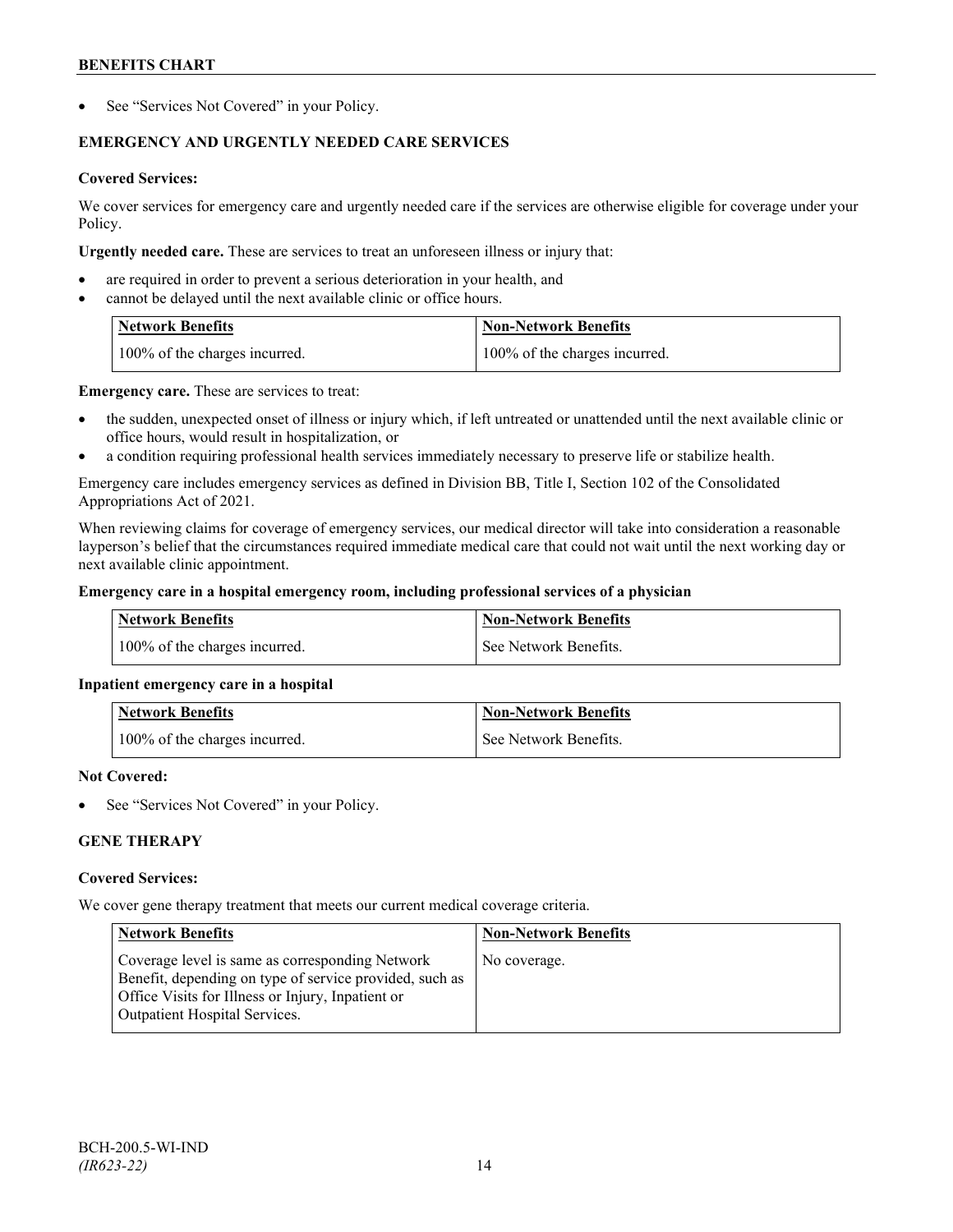# **Limitations:**

- Gene therapy must be provided by a designated provider.
- Specific types of gene therapy are Limited to therapies and conditions specified in our medical coverage criteria.

# **Not Covered:**

See "Services Not Covered" in your Policy.

# **HEALTH EDUCATION**

### **Covered Services:**

We cover education for preventive services and education for the management of chronic health problems (such as diabetes).

| <b>Network Benefits</b>       | <b>Non-Network Benefits</b>   |
|-------------------------------|-------------------------------|
| 100% of the charges incurred. | 100% of the charges incurred. |

# **Not Covered:**

See "Services Not Covered" in your Policy.

# **HOME-BASED COMPREHENSIVE HEALTH RISK ASSESSMENT**

#### **Covered Services:**

If you meet our criteria for coverage, you may qualify for our home-based comprehensive health risk assessment program. The program covers a health assessment with a designated nurse practitioner.

| <b>Network Benefits</b>       | <b>Non-Network Benefits</b> |
|-------------------------------|-----------------------------|
| 100% of the charges incurred. | No coverage.                |

# **Not Covered:**

See "Services Not Covered" in your Policy.

# **HOME HEALTH SERVICES**

# **Covered Services:**

We cover skilled nursing services, physical therapy, occupational therapy, speech therapy, respiratory therapy and other therapeutic services, non-routine prenatal and routine postnatal well child visits (as described in our medical coverage criteria), phototherapy services for newborns, home health aide services and other eligible home health services when provided in your home, if you are homebound (i.e., unable to leave home without considerable effort due to a medical condition). Lack of transportation does not constitute homebound status. For phototherapy services for newborns and high risk prenatal services, supplies and equipment are included.

We cover total parenteral nutrition/intravenous ("TPN/IV") therapy, equipment, supplies and drugs in connection with IV therapy. IV line care kits are covered under Durable Medical Equipment.

We cover palliative care benefits. Palliative care includes symptom management, education and establishing goals of care. We waive the requirement that you be homebound for a Limited number of home visits for palliative care (as shown in this Benefits Chart), if you have a life-threatening, non-curable condition which has a prognosis of survival of two years or less. Additional palliative care visits are eligible under the home health services benefit if you are homebound and meet all other requirements defined in this section.

You do not need to be homebound to receive total parenteral nutrition/intravenous ("TPN/IV") therapy.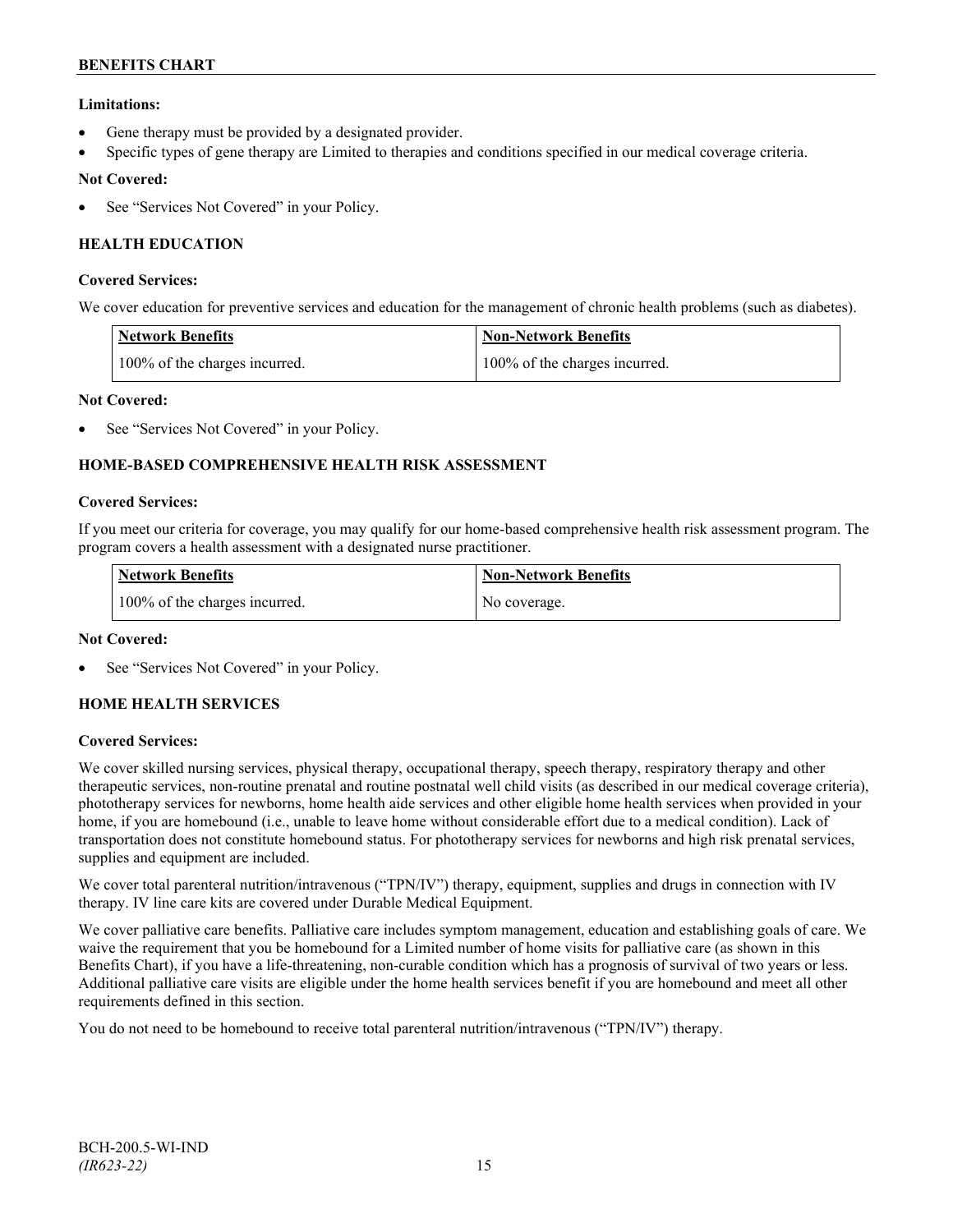Home health services are eligible and covered only when:

- medically necessary; and
- provided as rehabilitative care, terminal care or maternity care; and
- ordered by a physician, and included in the written home care plan.

# **Physical therapy, occupational therapy, speech therapy, respiratory therapy, home health aide services and palliative care**

| <b>Network Benefits</b>       | <b>Non-Network Benefits</b> |
|-------------------------------|-----------------------------|
| 100% of the charges incurred. | No coverage.                |

#### **TPN/IV therapy, skilled nursing services, non-routine prenatal/postnatal services and phototherapy**

| Network Benefits              | Non-Network Benefits |
|-------------------------------|----------------------|
| 100% of the charges incurred. | No coverage.         |

Each 24-hour visit (or shifts up to 24-hour visits) equals one visit and counts toward the Maximum visits for all other services shown below. Any visit that lasts less than 24 hours regardless of the length of the visit, will count as one visit toward the Maximum visits for all other services shown below. All visits must be medically necessary and benefit eligible.

#### **Routine postnatal well child visits**

| <b>Network Benefits</b>       | Non-Network Benefits          |
|-------------------------------|-------------------------------|
| 100% of the charges incurred. | 100% of the charges incurred. |

#### **Maximum visits for palliative care:**

If you are eligible to receive palliative care in the home and you are not homebound, there is a maximum of 12 visits per calendar year.

#### **Maximum visits for all services other than palliative care:**

| Network Benefits             | <b>Non-Network Benefits</b> |
|------------------------------|-----------------------------|
| 60 visits per calendar year. | No coverage.                |

The routine postnatal well child visits do not count toward the visit limit.

# **Limitations:**

- Home health services are not provided as a substitute for a primary caregiver in the home or as relief (respite) for a primary caregiver in the home. We will not reimburse family members or residents in your home for the above services.
- A service shall not be considered a skilled nursing service merely because it is performed by, or under the direct supervision of, a licensed nurse. Where a service (such as tracheotomy suctioning or ventilator monitoring) or like services, can be safely and effectively performed by a non-medical person (or self-administered), without the direct supervision of, a licensed nurse, the service shall not be regarded as a skilled nursing service, whether or not a skilled nurse actually provides the service. The unavailability of a competent person to provide a non-skilled service shall not make it a skilled service when a skilled nurse provides it. Only the skilled nursing component of so-called "blended" services (i.e. services which include skilled and non-skilled components) are covered under this Benefits Chart.

# **Not Covered:**

- Home Health Services by a Non-Network provider.
- Financial or legal counseling services.
- Housekeeping or meal services in your home.
- Private duty nursing services.
- Services provided by a family member or enrollee, or a resident in the enrollee's home.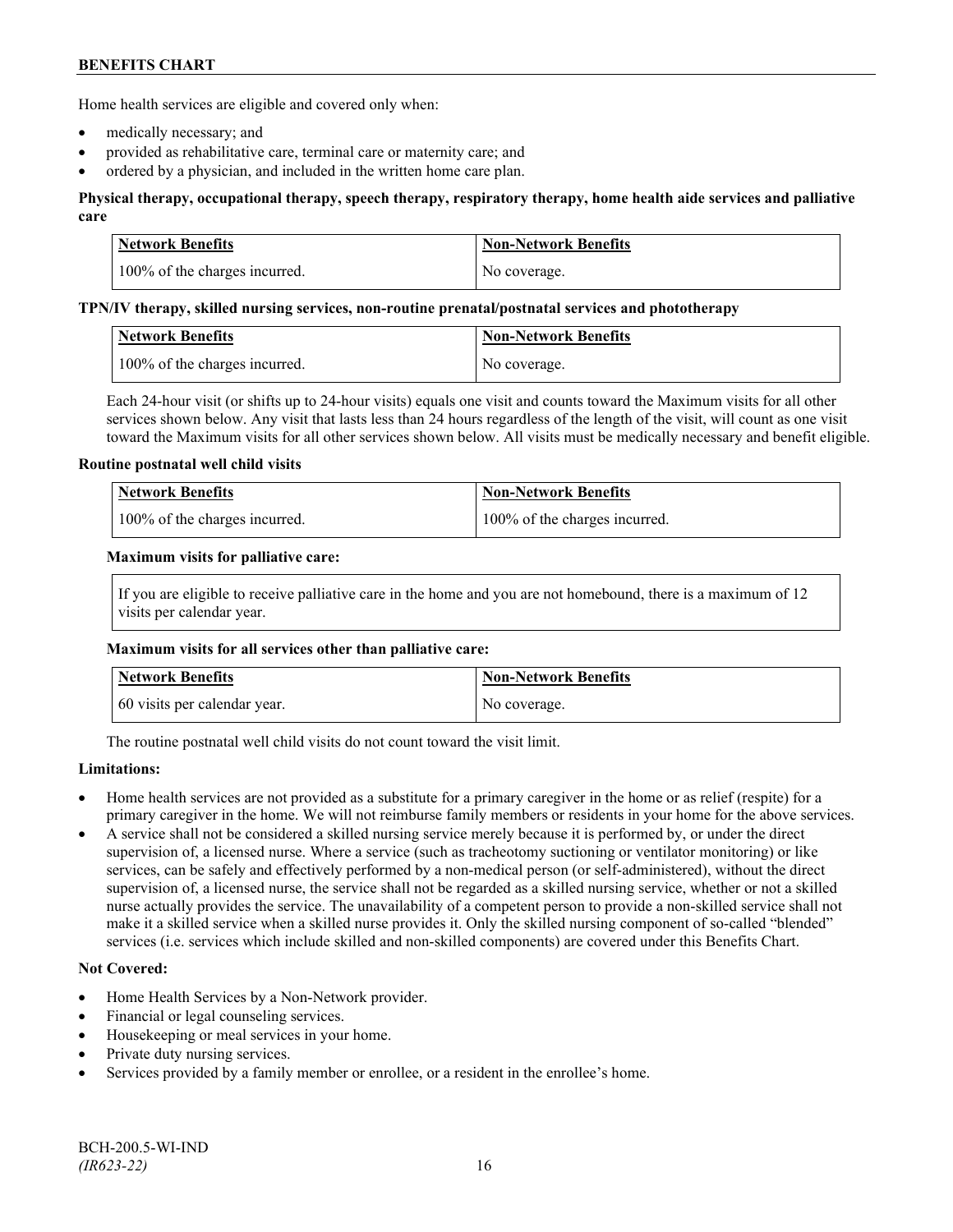- Vocational rehabilitation and recreational or educational therapy. Recreation therapy is therapy provided solely for the purpose of recreation, including, but not Limited to: (a) requests for physical therapy or occupational therapy to improve athletic ability, and (b) braces or guards to prevent sports injuries.
- See "Services Not Covered" in your Policy.

# **HOME HOSPICE SERVICES**

### **Applicable Definitions:**

**Part-time.** This is up to two hours of service per day, more than two hours is considered continuous care.

**Continuous Care.** This is from two to twelve hours of service per day provided by a registered nurse, licensed practical nurse, or home health aide, during a period of crisis in order to maintain a terminally ill patient at home.

**Appropriate Facility.** This is a nursing home, hospice residence, or other inpatient facility.

**Custodial Care Related to Hospice Services.** This means providing assistance in the activities of daily living and the care needed by a terminally ill patient which can be provided by primary caregiver (i.e., family member or friend) who is responsible for the patient's home care.

# **Covered Services:**

**Home hospice program:** We cover the services described below if you are terminally ill and accepted as a home hospice program participant. You must meet the eligibility requirements of the program, and elect to receive services through the home hospice program. The services will be provided in your home, with inpatient care available when medically necessary as described below. If you elect to receive hospice services, you do so in lieu of curative treatment for your terminal illness for the period you are enrolled in the home hospice program.

**Eligibility:** In order to be eligible to be enrolled in the home hospice program, you must: (1) be a terminally ill patient (prognosis of six months or less); (2) have chosen a palliative treatment focus (i.e., emphasizing comfort and supportive services rather than treatment attempting to cure the disease or condition); and (3) continue to meet the terminally ill prognosis as reviewed by our medical director or his or her designee over the course of care. You may withdraw from the home hospice program at any time.

**Eligible services:** Hospice services include the following services provided in accordance with an approved hospice treatment plan:

- Home Health Services:
	- o Part-time care provided in your home by an interdisciplinary hospice team (which may include a physician, nurse, social worker, and spiritual counselor) and medically necessary home health services are covered.
	- o One or more periods of continuous care in your home or in a setting which provides day care for pain or symptom management, when medically necessary, will be covered.
- Inpatient Services: We cover medically necessary inpatient services.
- Other Services:
	- o Respite care is covered for care in your home or in an appropriate facility, to give your primary caregivers (i.e., family members or friends) rest and/or relief when necessary in order to maintain a terminally ill patient at home*.*
	- o Medically necessary medications for pain and symptom management.
	- o Semi-electric hospital beds and other durable medical equipment are covered.
	- o Emergency and non-emergency care is covered.

| Network Benefits              | <b>Non-Network Benefits</b> |
|-------------------------------|-----------------------------|
| 100% of the charges incurred. | No coverage.                |

Respite care is Limited to 5 days per episode, and respite care and continuous care combined are Limited to 30 days.

# **Not Covered:**

- Home Hospice Services by a Non-Network provider.
- Financial or legal counseling services.
- Housekeeping or meal services in your home.
- Custodial or maintenance care related to hospice services, whether provided in the home or in a nursing home.
- Any service not specifically described as covered services under this home hospice services benefits.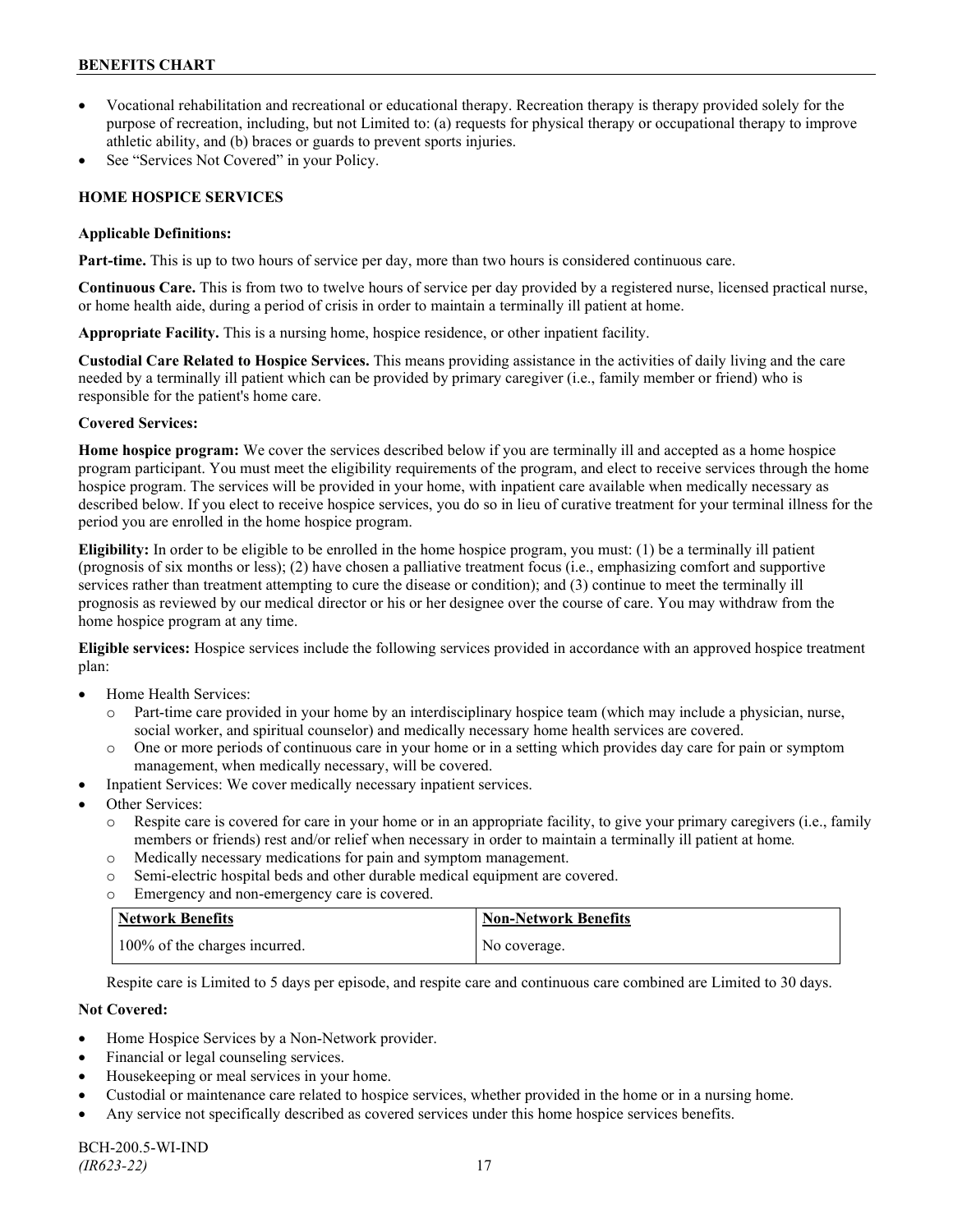- Any services provided by members of your family or residents in your home.
- See "Services Not Covered" in your Policy.

### **HOSPITAL AND SKILLED NURSING FACILITY SERVICES**

### **Covered Services:**

We cover services as described below.

#### **Medical or surgical hospital services**

**Inpatient hospital services:** We cover the following medical or surgical services, for the treatment of acute illness or injury, which require the level of care only provided in an acute care facility. These services must be authorized by a physician.

Inpatient hospital services include: room and board; the use of operating or maternity delivery rooms; intensive care facilities; newborn nursery facilities; general nursing care, anesthesia, laboratory and diagnostic imaging services, radiation therapy, physical therapy, prescription drugs or other medications administered during treatment, blood and blood products (unless replaced), and blood derivatives, and other diagnostic or treatment related hospital services; physician and other professional medical and surgical services provided while in the hospital, including gender confirmation surgery that meets medical coverage criteria.

We cover, following a vaginal delivery, a minimum of 48 hours of inpatient care for the mother and newborn child. We cover, following a caesarean section delivery, a minimum of 96 hours of inpatient care for the mother and newborn child.

Health insurance issuers generally may not, under Federal law, restrict benefits for any hospital length of stay in connection with childbirth for the mother of newborn child to less than 48 hours following a vaginal delivery, or less than 96 hours following a caesarean section. However, Federal law generally does not prohibit the mother's or newborn's attending provider, after consulting with the mother, from discharging the mother or her newborn earlier than 48 hours (or 96 hours as applicable). In any case plans and issuers may not, under Federal law, require that a provider obtain authorization from the plan or the insurance issuer for prescribing a length of stay not in excess of 48 hours (or 96 hours).

| <b>Network Benefits</b>       | Non-Network Benefits          |
|-------------------------------|-------------------------------|
| 100% of the charges incurred. | 100% of the charges incurred. |

Each Insured's admission or confinement, including that of a newborn child, is separate and distinct from the admission or confinement of any other Insured.

**Outpatient hospital, ambulatory care or surgical facility services:** We cover the following medical and surgical services, for diagnosis or treatment of illness or injury on an outpatient basis. These services must be authorized by a physician.

Outpatient services include: use of operating rooms, maternity delivery rooms or other outpatient departments, rooms or facilities; and the following outpatient services: general nursing care, anesthesia, laboratory and diagnostic imaging services, radiation therapy, physical therapy, drugs administered during treatment, blood and blood products (unless replaced), and blood derivatives, and other diagnostic or treatment related outpatient services; physician and other professional medical and surgical services provided while an outpatient, including colonoscopies, and gender confirmation surgery that meets medical coverage criteria.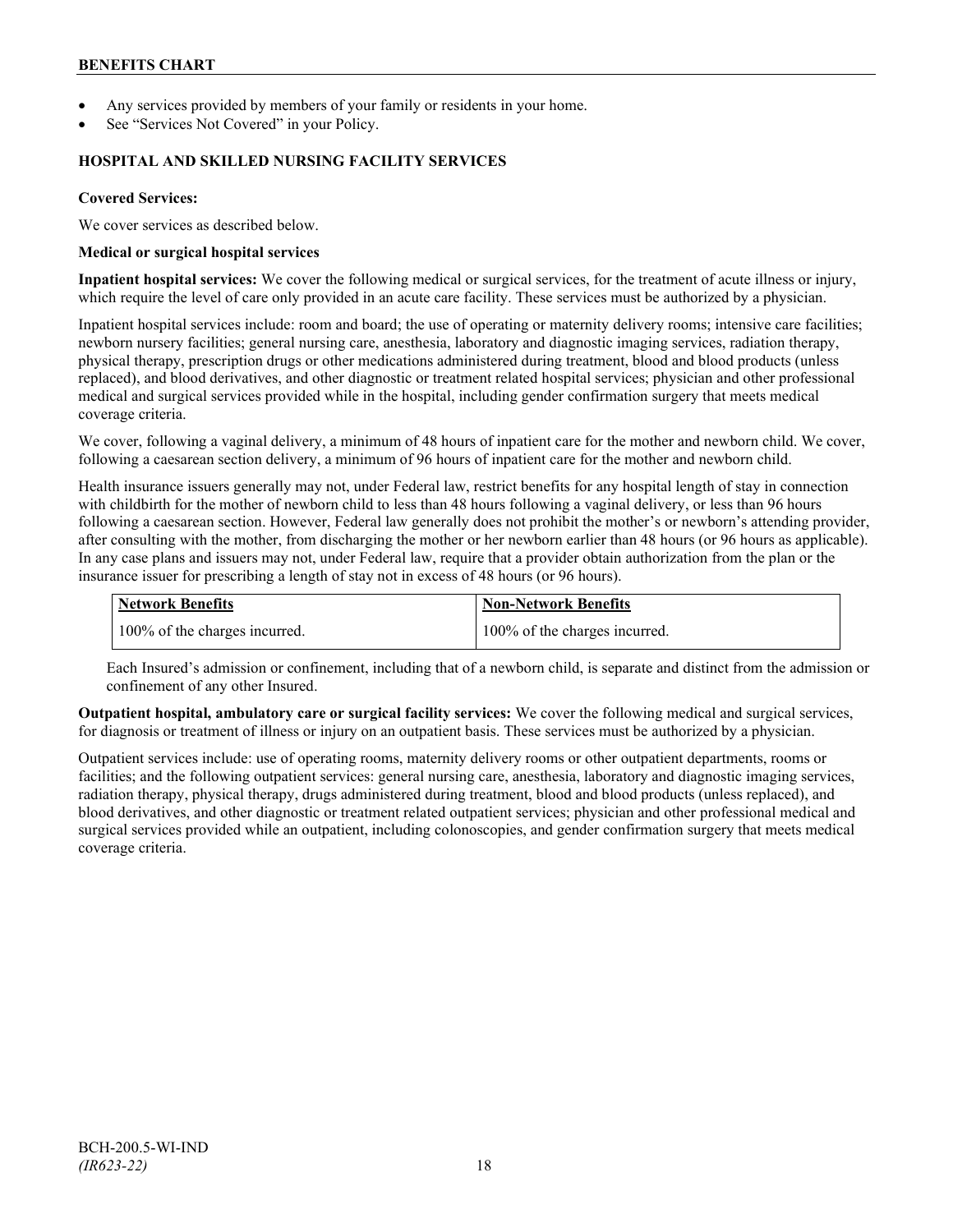To see the benefit level for diagnostic imaging services, laboratory services and physical therapy, see benefits under Diagnostic Imaging Services, Laboratory Services and Physical Therapy in this Benefits Chart.

| <b>Network Benefits</b>       | <b>Non-Network Benefits</b>   |
|-------------------------------|-------------------------------|
| 100% of the charges incurred. | 100% of the charges incurred. |

**Skilled nursing facility care:** We cover room and board, daily skilled nursing and related ancillary services for post-acute treatment and rehabilitative care of illness or injury that meets medical coverage criteria.

| Network Benefits                             | <b>Non-Network Benefits</b>                  |
|----------------------------------------------|----------------------------------------------|
| 100% of the charges incurred.                | 100% of the charges incurred.                |
| Limited to a 30 day maximum per confinement. | Limited to a 30 day maximum per confinement. |

Each day of services provided under the Network Benefits and Non-Network Benefits, combined, applies toward the maximum shown above.

#### **Not Covered:**

- Services for items for personal convenience, such as television rental, are not covered.
- See "Services Not Covered" in your Policy.

# **INFERTILITY DIAGNOSIS**

#### **Covered Services:**

We cover the diagnosis of infertility. These services include diagnostic procedures and tests provided in connection with an infertility evaluation, office visits and consultations to diagnose infertility.

| <b>Network Benefits</b>       | Non-Network Benefits          |
|-------------------------------|-------------------------------|
| 100% of the charges incurred. | 100% of the charges incurred. |

Coverage is Limited to office visits and consultations to diagnose infertility. Treatment is not covered.

#### **Not Covered:**

- Infertility/fertility treatment, including, but not limited to, office visits, laboratory services, diagnostic imaging services, and fertility drugs, reversal of sterilization, and sperm, ova or embryo acquisition, retrieval or storage; however, we do cover office visits and consultations to diagnose infertility.
- Services related to the establishment of surrogate pregnancy and fees for a surrogate. However, pregnancy and maternity services are covered for an Insured under this Benefits Chart, including a surrogate pregnancy.
- See "Services Not Covered" in your Policy.

# **LABORATORY SERVICES**

#### **Covered Services:**

We cover laboratory tests when ordered by a provider and provided in a clinic or outpatient hospital facility. This includes blood tests to detect lead exposure in children between the ages of 6 months and 72 months.

To see the benefit level for inpatient hospital or skilled nursing facility services, see benefits under Inpatient Hospital and Skilled Nursing Facility Services in this Benefits Chart.

**Prostate-specific antigen (PSA) testing.** We cover prostate cancer screening for men 40 years of age or over who are symptomatic or in a high-risk category and for all men 50 years of age or older.

| <b>Network Benefits</b>       | <b>Non-Network Benefits</b>   |
|-------------------------------|-------------------------------|
| 100% of the charges incurred. | 100% of the charges incurred. |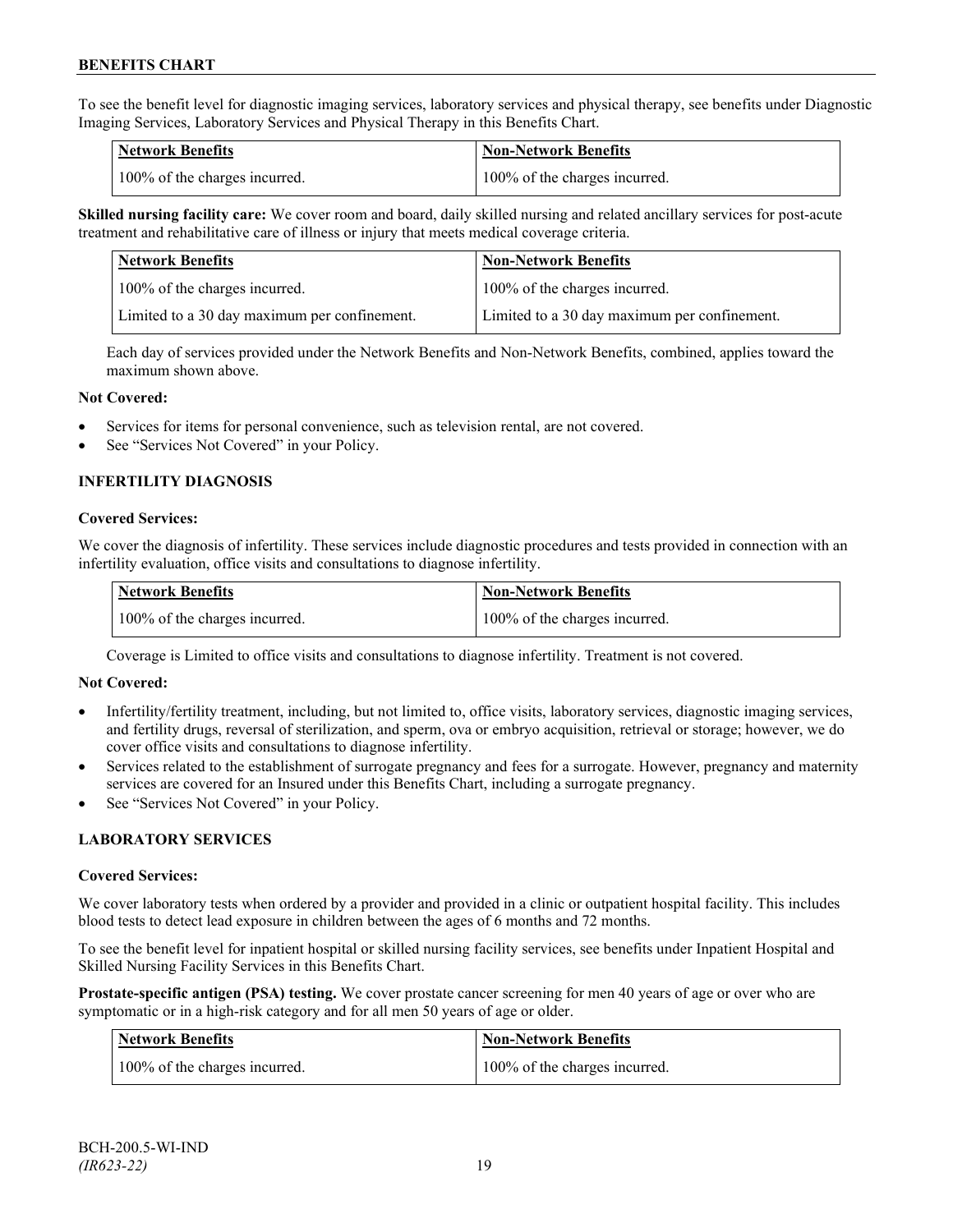### **All other laboratory services**

**Services for illness or injury**

| Network Benefits              | <b>Non-Network Benefits</b>   |
|-------------------------------|-------------------------------|
| 100% of the charges incurred. | 100% of the charges incurred. |

#### **Preventive services**

Laboratory services associated with preventive services are covered at the benefit level shown in the "Preventive Services" section of this Benefits Chart.

### **Not Covered:**

See "Services Not Covered" in your Policy.

# **MASTECTOMY RECONSTRUCTION BENEFIT**

# **Covered Services:**

We cover reconstruction of the breast on which the mastectomy has been performed; surgery and reconstruction of the other breast to produce symmetrical appearance, and prostheses and physical complications of all stages of mastectomy, including lymphedemas.

| <b>Network Benefits</b>                               | <b>Non-Network Benefits</b>                           |
|-------------------------------------------------------|-------------------------------------------------------|
| Coverage level is same as corresponding Network       | Coverage level is same as corresponding Non-Network   |
| Benefits, depending on type of service provided, such | Benefits, depending on type of service provided, such |
| as Office Visits for Illness or Injury, Inpatient or  | as Office Visits for Illness or Injury, Inpatient or  |
| Outpatient Hospital Services.                         | Outpatient Hospital Services.                         |

#### **Not Covered:**

See "Services Not Covered" in your Policy.

# **MEDICATION THERAPY DISEASE MANAGEMENT PROGRAM**

# **Covered Services:**

If you meet our criteria for coverage, you may qualify for our Medication Therapy Disease Management Program.

The program covers consultations with a designated Network pharmacist.

Covered services are based on established medical policies, which are subject to periodic review and modification by the medical directors. These medical policies (medical coverage criteria) are available by calling Member Services, or logging on to your "*my*HealthPartners" account at [healthpartners.com.](http://www.healthpartners.com/)

| <b>Network Benefits</b>       | <b>Non-Network Benefits</b> |
|-------------------------------|-----------------------------|
| 100% of the charges incurred. | No coverage.                |

# **Not Covered:**

See "Services Not Covered" in your Policy.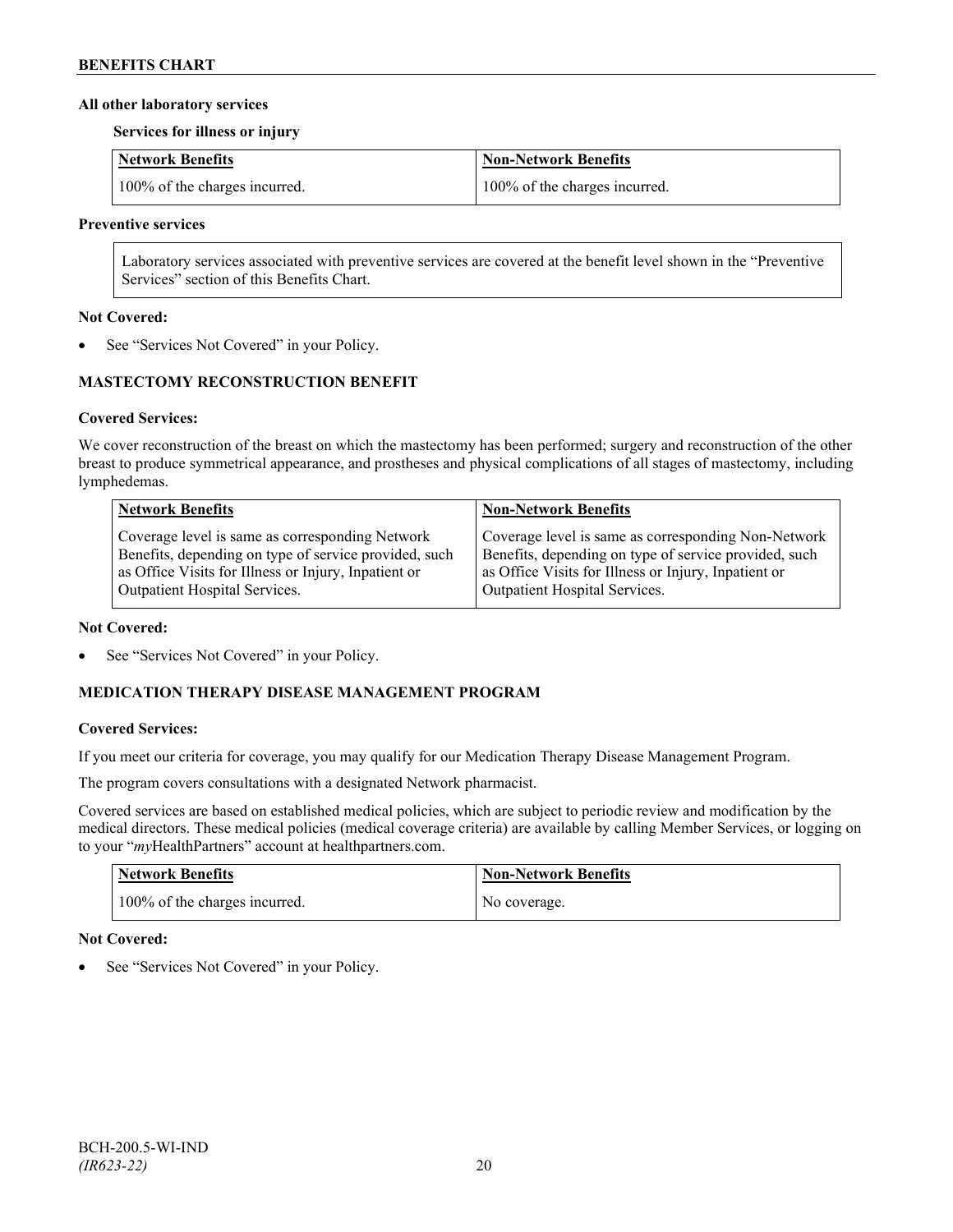# **OFFICE VISITS FOR ILLNESS OR INJURY**

### **Covered Services:**

We cover the following when medically necessary: professional medical and surgical services and related supplies, including biofeedback, of physicians and other health care providers; blood and blood products (unless replaced) and blood derivatives.

We cover diagnosis and treatment of illness or injury to the eyes. Where contact or eye glass lenses are prescribed as medically necessary for the post-operative treatment of cataracts or for the treatment of aphakia, acute or chronic corneal pathology or keratoconus, we cover the initial evaluation, lenses and fitting. Insureds must pay for lens replacement beyond the initial pair.

Services received via video, e-visit or telephone are covered under the "Telehealth/Telemedicine Services" section.

#### **Office visits**

| Network Benefits              | <b>Non-Network Benefits</b>   |
|-------------------------------|-------------------------------|
| 100% of the charges incurred. | 100% of the charges incurred. |

### **Convenience clinics**

| <b>Network Benefits</b>       | <b>Non-Network Benefits</b>   |
|-------------------------------|-------------------------------|
| 100% of the charges incurred. | 100% of the charges incurred. |

#### **Injections administered in a physician's office, other than immunizations**

#### **Allergy injections**

| <b>Network Benefits</b>       | Non-Network Benefits          |
|-------------------------------|-------------------------------|
| 100% of the charges incurred. | 100% of the charges incurred. |

#### **All other injections**

| <b>Network Benefits</b>       | <b>Non-Network Benefits</b>   |
|-------------------------------|-------------------------------|
| 100% of the charges incurred. | 100% of the charges incurred. |

# **Not Covered:**

- Court ordered treatment, except as described in this Benefits Chart. Any resulting court ordered treatment for mental health services will be subject to the Policy's requirement for medical necessity.
- See "Services Not Covered" in your Policy.

# **PEDIATRIC EYEWEAR**

#### **Covered Services:**

We cover pediatric eyewear for children.

Routine eye exams are covered under the "Preventive Services" section.

| <b>Network Benefits</b>       | <b>Non-Network Benefits</b> |
|-------------------------------|-----------------------------|
| 100% of the charges incurred. | No coverage.                |

#### **Limitations:**

- Coverage under this provision will continue until the end of the month in which the child turns 19.
- Limited to one of the following per calendar year:
	- o one pair of eyeglasses including one set of prescription lenses, frames from the designated eyewear collection, and anti scratch coating; or
	- o one pair of non-disposable contact lenses; or
	- o a one year supply of disposable contact lenses.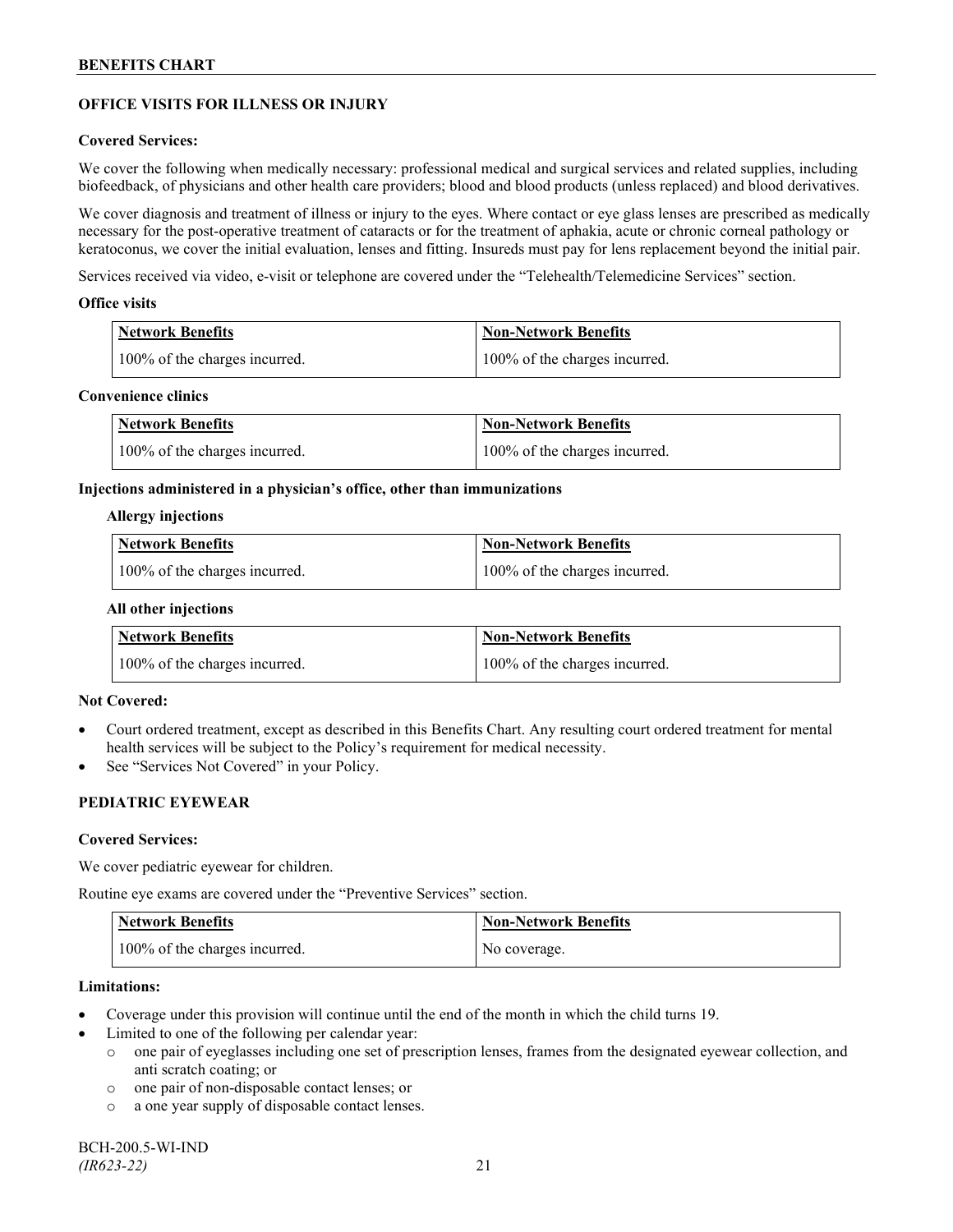Contact lens fittings are limited to two per calendar year.

# **Not Covered:**

- Frames that are not included in the designated eyewear collection are not covered. However, one pair of lenses will be covered if a member chooses frames outside the designated eyewear collection.
- More than one pair of lenses or frames or non-disposable contacts per calendar year, regardless of the reason. This includes replacement of eyeglasses or contact lenses due to loss, breakage, theft, or change in prescription.
- Safety glasses or goggles for sports or vocational reasons.
- Upgrades including, but not limited to, UV protection and no-line multifocal lenses.
- See "Services Not Covered" in your Policy.

# **PHYSICAL THERAPY, OCCUPATIONAL THERAPY, SPEECH THERAPY AND OTHER SPECIFIED THERAPIES**

#### **Covered Services:**

We cover the following physical therapy, occupational therapy and speech therapy services:

- Medically necessary rehabilitative care to correct the effects of illness or injury.
- Habilitative services rendered for congenital, developmental or medical conditions which have significantly Limited the successful initiation of normal speech and normal motor development.

Massage therapy which is performed in conjunction with other treatment/modalities by a physical or occupational therapist, is part of a prescribed treatment plan and is not billed separately is covered.

We cover services provided in a clinic. We also cover physical therapy provided in an outpatient hospital facility. To see the benefit level for inpatient hospital or skilled nursing facility services, see benefits under "Inpatient Hospital and Skilled Nursing Facility Services".

#### **Rehabilitative care**

| <b>Network Benefits</b>                                                                       | <b>Non-Network Benefits</b>                                                                   |
|-----------------------------------------------------------------------------------------------|-----------------------------------------------------------------------------------------------|
| 100% of the charges incurred.                                                                 | 100% of the charges incurred.                                                                 |
| Physical, Occupational and Speech Therapy are<br>Limited to 20 visits each per calendar year. | Physical, Occupational and Speech Therapy are<br>Limited to 20 visits each per calendar year. |

In addition to the services provided above, we cover a minimum of:

- 20 visits per calendar year for pulmonary rehabilitation therapy,
- 36 visits per calendar year for cardiac rehabilitation therapy,
- 30 visits per calendar year for post-cochlear implant aural therapy,
- 20 visits per calendar year for cognitive rehabilitation therapy.

The maximum number of visits are combined for Network Benefits and Non-Network Benefits.

#### **Habilitative care**

| <b>Network Benefits</b>                                                                       | <b>Non-Network Benefits</b>                                                                   |
|-----------------------------------------------------------------------------------------------|-----------------------------------------------------------------------------------------------|
| 100% of the charges incurred.                                                                 | 100% of the charges incurred.                                                                 |
| Physical, Occupational and Speech Therapy are<br>Limited to 20 visits each per calendar year. | Physical, Occupational and Speech Therapy are<br>Limited to 20 visits each per calendar year. |

The maximum number of visits is combined for Network Benefits and Non-Network Benefits.

# **Not Covered:**

- Massage therapy for the purpose of comfort or convenience of the Insured.
- See "Services Not Covered" in your Policy.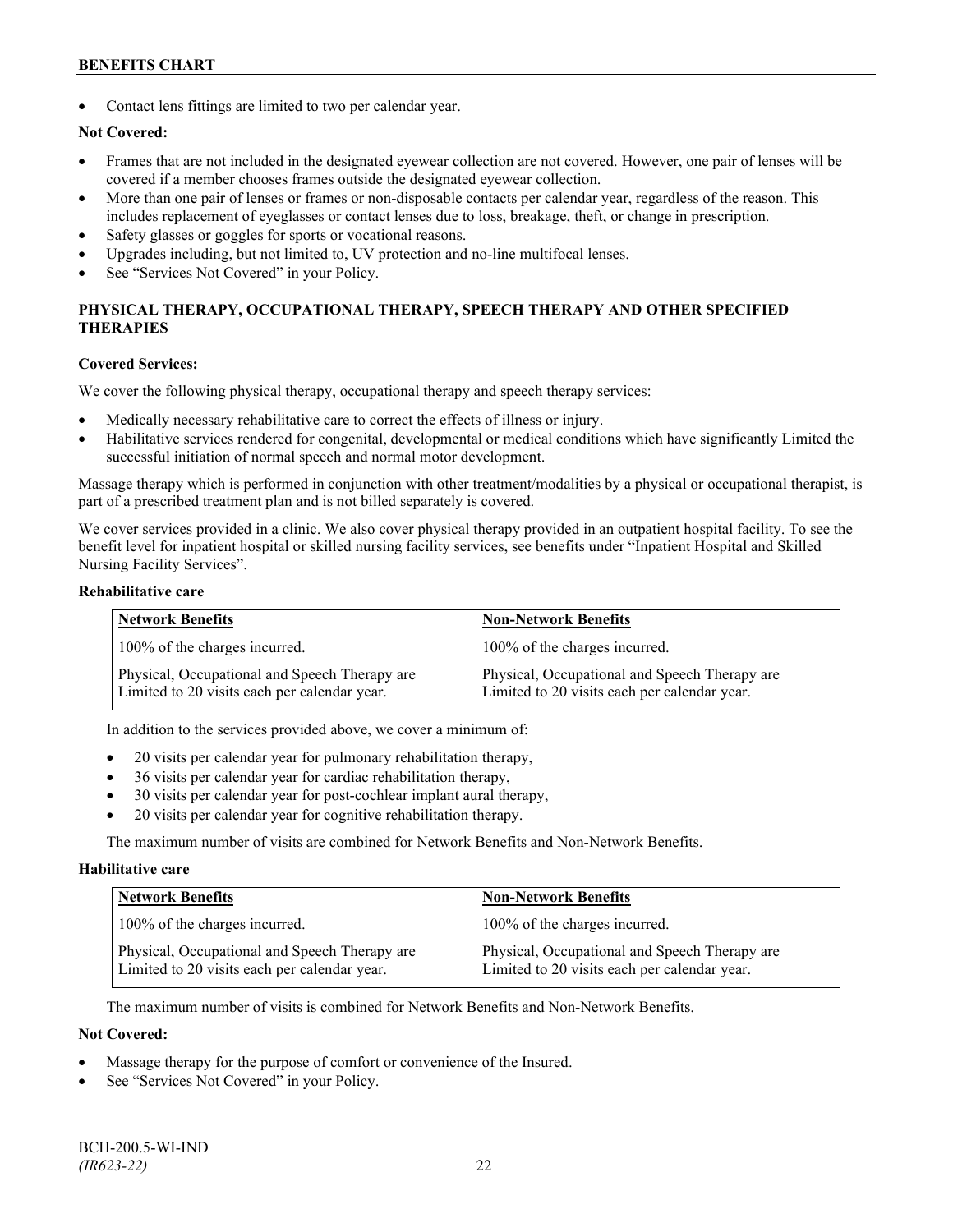# **PRESCRIPTION DRUG SERVICES**

#### **Covered Services:**

We cover prescription drugs and medications that can be self-administered or are administered in a physician's office.

**For Network Benefits, drugs and medications must be obtained at a network pharmacy.**

### **If a copayment is required, you must pay one copayment for each 30-day supply, or portion thereof.**

### **Outpatient drugs (except as specified below)**

| <b>Network Benefits</b>                                                                                                                                                                                                                                                                                                                                                      | <b>Non-Network Benefits</b>   |
|------------------------------------------------------------------------------------------------------------------------------------------------------------------------------------------------------------------------------------------------------------------------------------------------------------------------------------------------------------------------------|-------------------------------|
| 100% of the charges incurred.                                                                                                                                                                                                                                                                                                                                                | 100% of the charges incurred. |
| Oral chemotherapy drugs are included on the<br>Specialty Drug List. However, you pay the applicable<br>outpatient drug benefit. As required by Wisconsin law,<br>you will not pay higher cost sharing (deductible,<br>copayment or coinsurance) for orally administered<br>chemotherapy drugs than you pay for injected or<br>intravenously administered chemotherapy drugs. |                               |

# **Mail order drugs**

| <b>Network Benefits</b>                                                                                                                                                                                                                                                                                                                                                                         | <b>Non-Network Benefits</b>                                                                                |
|-------------------------------------------------------------------------------------------------------------------------------------------------------------------------------------------------------------------------------------------------------------------------------------------------------------------------------------------------------------------------------------------------|------------------------------------------------------------------------------------------------------------|
| For your convenience, you may also get up to a 90-day<br>supply of outpatient prescription drugs that can be self-<br>administered through the designated mail order service.<br>Outpatient drugs ordered through this service are<br>covered at the benefit percent and copayments shown in<br>Outpatient Drugs above.<br>Specialty Drugs are not available through the mail order<br>service. | Mail order drugs are only available through the<br>designated mail order service.<br>See Network Benefits. |

# **Specialty drugs that are self-administered**

| <b>Network Benefits</b>                                                                                                                                                                                                                                                                                                                                                      | <b>Non-Network Benefits</b> |
|------------------------------------------------------------------------------------------------------------------------------------------------------------------------------------------------------------------------------------------------------------------------------------------------------------------------------------------------------------------------------|-----------------------------|
| 100% of the charges incurred.                                                                                                                                                                                                                                                                                                                                                | No coverage.                |
| Oral chemotherapy drugs are included on the<br>Specialty Drug List. However, you pay the applicable<br>outpatient drug benefit. As required by Wisconsin law,<br>you will not pay higher cost sharing (deductible,<br>copayment or coinsurance) for orally administered<br>chemotherapy drugs than you pay for injected or<br>intravenously administered chemotherapy drugs. |                             |

Specialty Drugs are Limited to drugs on the Specialty Drug List and must be obtained from a designated vendor.

# **Tobacco cessation drugs are covered for all FDA approved tobacco cessation drugs**

| Network Benefits              | <b>Non-Network Benefits</b>   |
|-------------------------------|-------------------------------|
| 100% of the charges incurred. | 100% of the charges incurred. |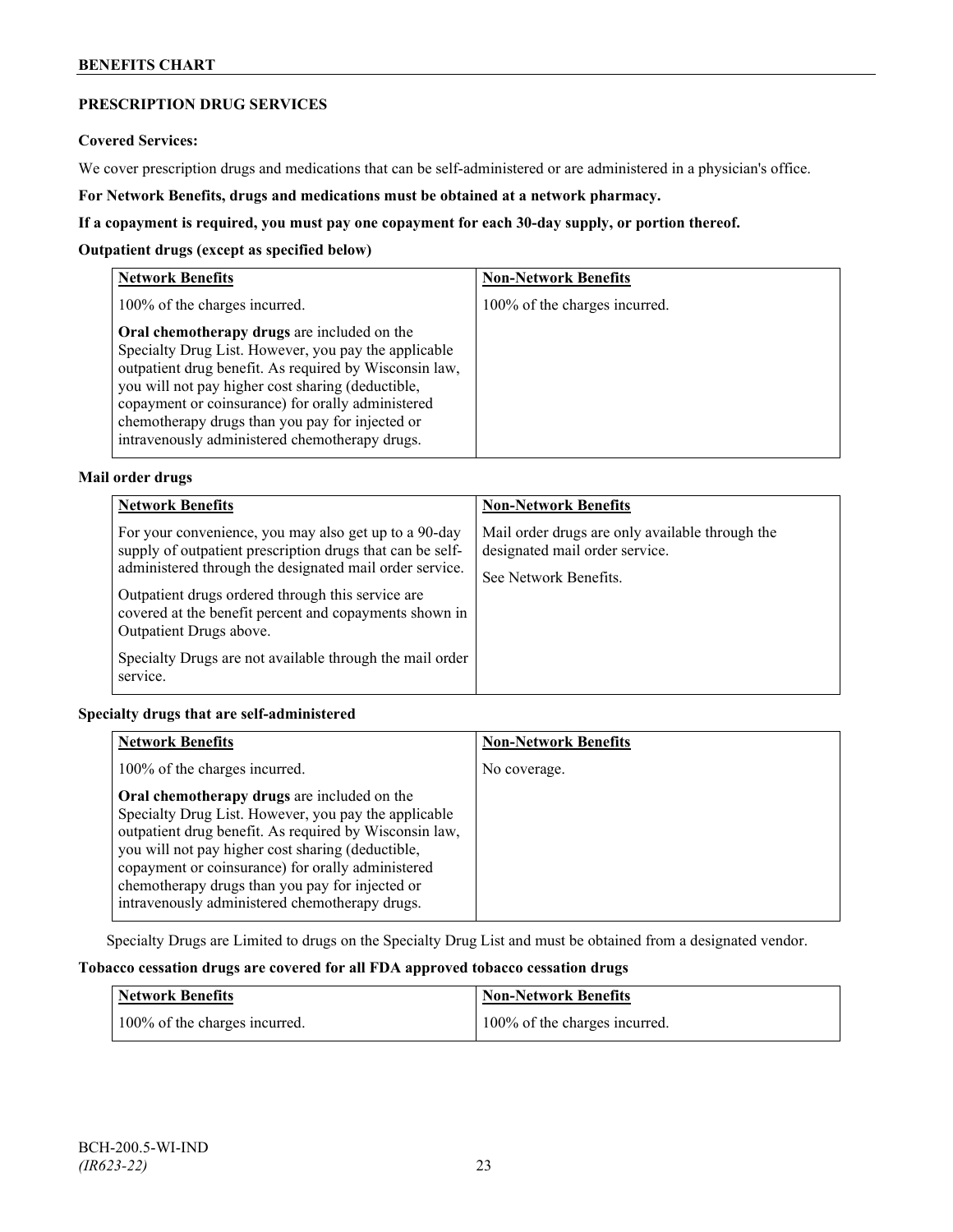### **Contraceptive drugs**

| <b>Network Benefits</b>                                                                                                              | <b>Non-Network Benefits</b>   |
|--------------------------------------------------------------------------------------------------------------------------------------|-------------------------------|
| 100% of the charges incurred for formulary drugs.                                                                                    | 100% of the charges incurred. |
| If a physician requests that a Non-Formulary<br>contraceptive drug be dispensed as written, the drug<br>will be covered at $100\%$ . |                               |

**ACA preventive medications.** We cover preventive medications currently recommended by USPSTF with an A or B rating if they are prescribed by your medical provider and they are listed on our Commercial ACA Preventive Drug List. Preventive medications are subject to periodic review and modification. Changes would be effective in accordance with the federal rules and reflected in our current medical coverage criteria for preventive care services.

| <b>Network Benefits</b>       | <b>Non-Network Benefits</b>   |
|-------------------------------|-------------------------------|
| 100% of the charges incurred. | 100% of the charges incurred. |

# **Limitations:**

- Certain drugs may require prior authorization as indicated on the Formulary. HealthPartners may require prior authorization for the drug and also the site where the drug will be provided. Certain drugs are subject to our utilization review process and quantity limits.
- Certain non-formulary drugs require prior authorization. In addition, certain drugs may be subject to any quantity limits applied as part of our trial program. The trial drug program applies to new prescriptions for certain drugs which have high toxicity, low tolerance, high costs and/or high potential for waste. Trial drugs are indicated on the formulary and/or the Specialty Drug List. Your first fill of a trial drug may be limited to less than a month supply. If the drug is well tolerated and effective, you will receive the remainder of your first month supply.
- If an Insured requests a brand name drug when there is a generic equivalent, the brand name drug will be covered up to the charge that would apply to the generic drug, minus any required copayment. If a physician requests that a brand name drug be dispensed as written, and we determine the brand name drug is medically necessary, the drug will be paid at the brand name drug benefit.
- We may require Insureds to try over-the-counter (OTC) drug alternatives before approving more costly formulary prescription drugs.
- Unless otherwise specified in the Prescription Drug Services section, you may receive up to a 30-day supply per prescription.
- New prescriptions to treat certain chronic conditions are Limited to a 30-day supply.
- A 90-day supply will be covered and dispensed only at pharmacies that participate in our extended day supply program.
- No more than a 30-day supply of Specialty Drugs will be covered and dispensed at a time unless it's a manufacturer supplied drug that cannot be split that supplies the Insured with more than a 30-day supply.

# **Not Covered:**

- Replacement of prescription drugs, medications, equipment and supplies due to loss, damage or theft.
- Nonprescription (over-the-counter) drugs or medications, including, but not Limited to, vitamins, supplements, homeopathic remedies, and non-FDA approved drugs, unless listed on the Formulary and prescribed by a physician or legally authorized health care provider under applicable state and federal law. This exclusion does not include over-thecounter contraceptives for women as allowed under the Affordable Care Act when the Insured obtains a prescription for the item. In addition, if the Insured obtains a prescription, this exclusion does not include aspirin to prevent cardiovascular disease for men and women of certain ages; folic acid supplements for women who may become pregnant; fluoride chemoprevention supplements for children without fluoride in their water source; and iron supplements for children ages 6-12 months who are at risk for anemia.
- All drugs for the treatment of sexual dysfunction.
- All drugs for the treatment of growth deficiency.
- Fertility drugs.
- Medical cannabis.
- Drugs on the Excluded Drug List. The Excluded Drug List includes select drugs within a therapy class that are not eligible for coverage. This includes drugs that may be excluded for certain indications. The Excluded Drug List is available at [healthpartners.com.](http://www.healthpartners.com/)

BCH-200.5-WI-IND *(IR623-22)* 24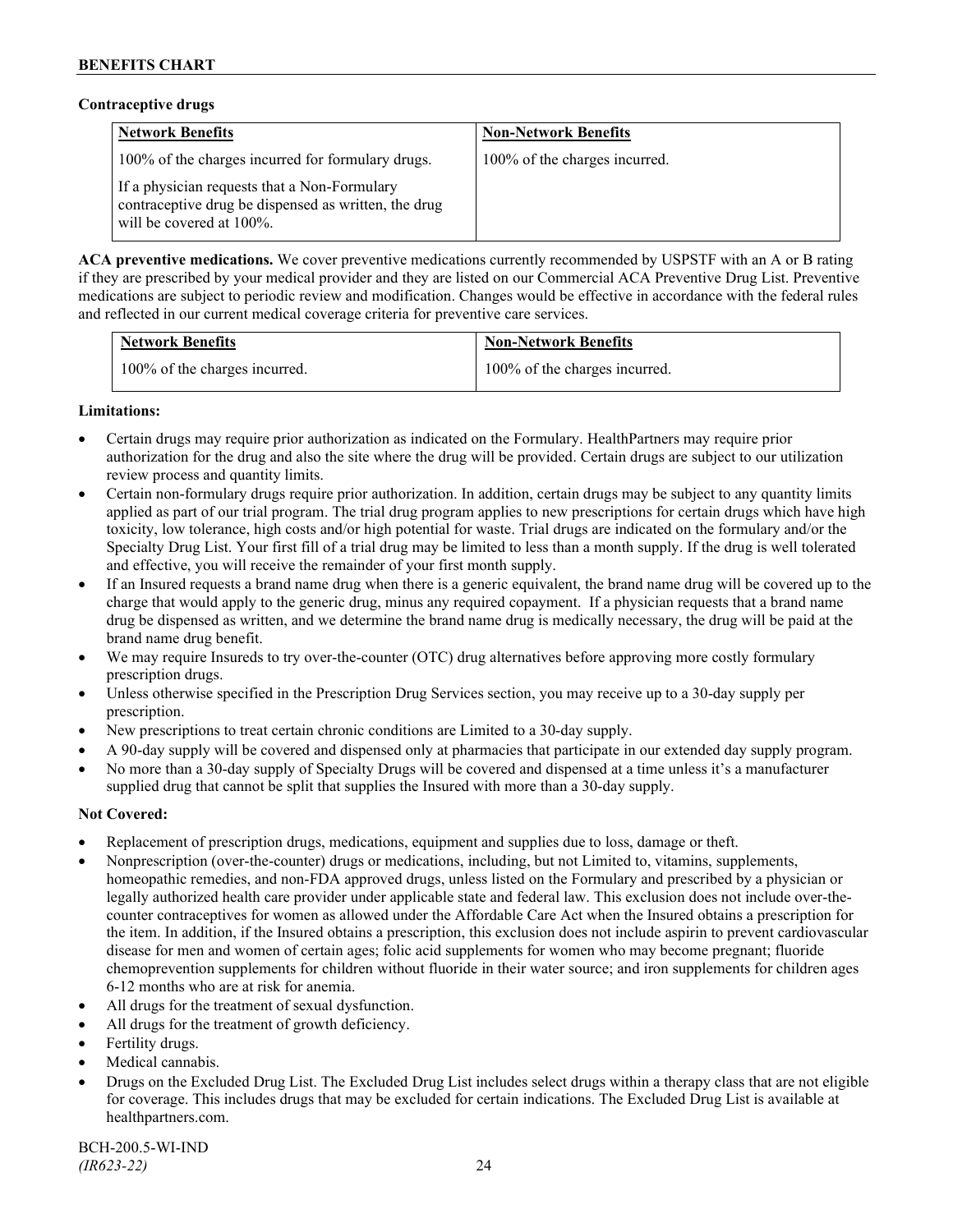- Drugs that are newly approved by the FDA until they are reviewed and approved by HealthPartners Pharmacy and Therapeutics Committee.
- Medical devices approved by the FDA will not be covered under the Prescription Drug Services section unless they are on our formulary. Covered medical devices are generally submitted and reimbursed under your medical benefits.
- See "Services Not Covered" in your Policy.

# **PREVENTIVE SERVICES**

# **Applicable Definitions:**

**Routine Preventive Services** are routine healthcare services that include screenings, check-ups and counseling to prevent illness, disease or other health problems before symptoms occur.

**Diagnostic Services** are services to help a provider understand your symptoms, diagnose illness and decide what treatment may be needed. They may be the same services that are listed as preventive services, but they are being used as diagnostic services. Your provider will determine if these services are preventive or diagnostic. These services are not preventive if received as part of a visit to diagnose, manage or maintain an acute or chronic medical condition, illness or injury. When that occurs, unless otherwise indicated below, standard deductibles, copayments or coinsurance apply.

# **Covered Services:**

We cover preventive services that meet any of the requirements under the Affordable Care Act (ACA) shown in the bulleted items below. These preventive services are covered at 100% under the Network Benefits with no deductible, copayments or coinsurance. (If a preventive service is not required by the ACA and it is covered at a lower benefit level, it will be specified below.) Preventive benefits mandated under the ACA are subject to periodic review and modification. Changes would be effective in accordance with the federal rules. Preventive services mandated by the ACA include:

- Evidence-based items or services that have in effect a rating of A or B in the current recommendations of the United States Preventive Services Task Force with respect to the individual;
- Immunizations for routine use in children, adolescents, and adults that have in effect a recommendation from the Advisory Committee on Immunization Practices of the Centers for Disease Control and Prevention with respect to the individual;
- With respect to infants, children, and adolescents, evidence-informed preventive care and screenings provided for in comprehensive guidelines supported by the Health Resources and Services Administration; and
- With respect to women, preventive care and screenings provided for in comprehensive guidelines supported by the Health Resources and Services Administration.

Covered services are based on established medical policies, which are subject to periodic review and modification by the medical directors. These medical policies (medical coverage criteria) are available by calling Member Services, or logging on to your "*my*HealthPartners" account at [healthpartners.com.](http://www.healthpartners.com/)

# **ACA and state mandated preventive services are covered as follows:**

**Routine health exams and periodic health assessments**. A physician or health care provider will counsel you as to how often health assessments are needed based on age, sex and health status. This includes screening and counseling for tobacco cessation and all FDA approved tobacco cessation medications including over-the-counter drugs (as shown in the Prescription Drug Services section).

| <b>Network Benefits</b>       | Non-Network Benefits          |
|-------------------------------|-------------------------------|
| 100% of the charges incurred. | 100% of the charges incurred. |

**Child health supervision services.** This includes pediatric preventive services such as newborn screenings, appropriate immunizations, developmental assessments and laboratory services appropriate to the age of the child from birth to 72 months, and appropriate immunizations to age 18.

| Network Benefits              | <b>Non-Network Benefits</b>   |
|-------------------------------|-------------------------------|
| 100% of the charges incurred. | 100% of the charges incurred. |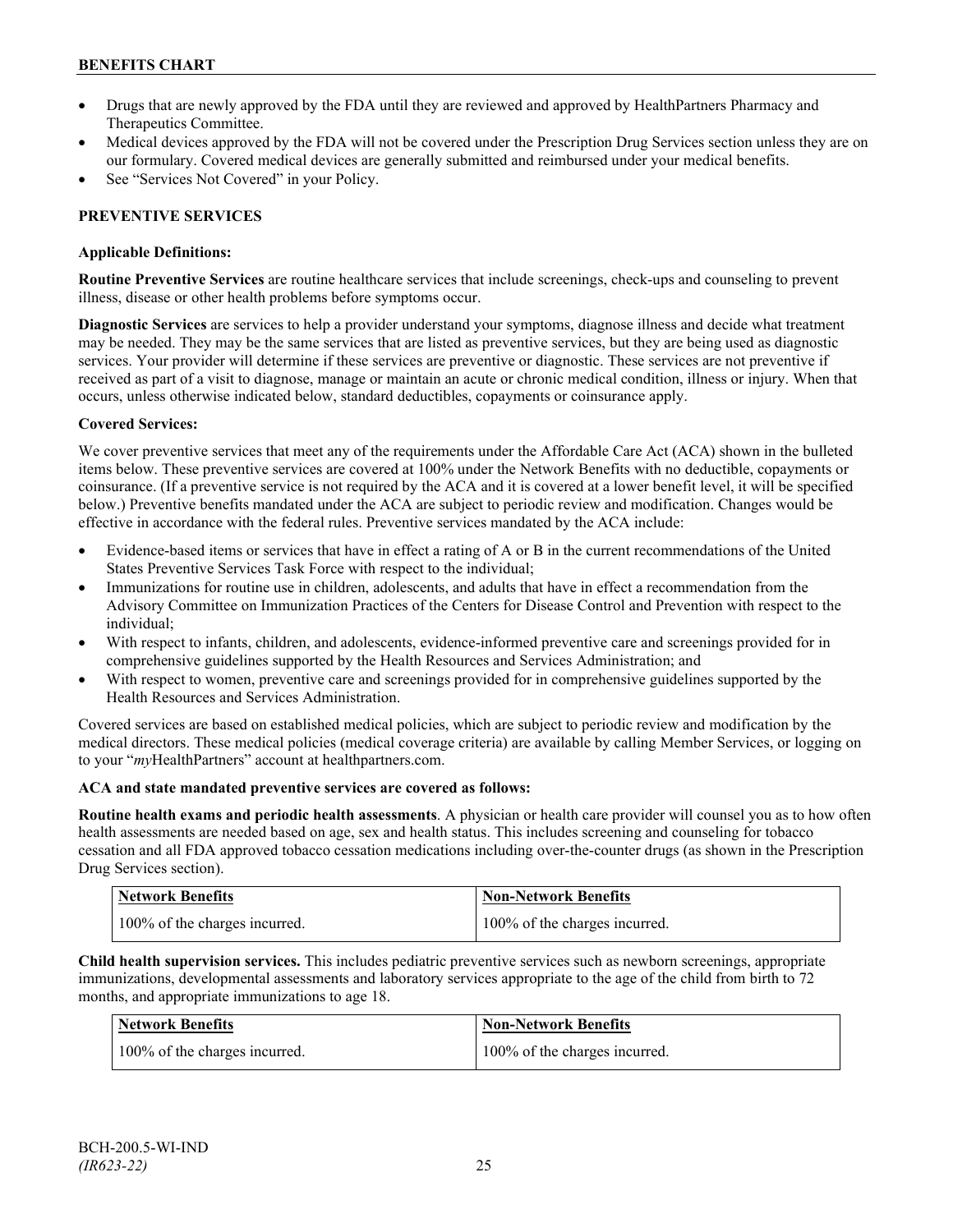#### **Routine prenatal care and exams**

| <b>Network Benefits</b>       | <b>Non-Network Benefits</b>   |
|-------------------------------|-------------------------------|
| 100% of the charges incurred. | 100% of the charges incurred. |

**Routine postnatal care.** This includes health exams, assessments, education and counseling relating to the period immediately after childbirth.

| <b>Network Benefits</b>       | Non-Network Benefits          |
|-------------------------------|-------------------------------|
| 100% of the charges incurred. | 100% of the charges incurred. |

**Routine screening procedures for cancer.** This includes colorectal screening, digital rectal examinations and other cancer screenings recommended by the USPSTF with an A or B rating. Women's preventive health services below describe additional routine screening procedures for cancer.

| Network Benefits              | <b>Non-Network Benefits</b>   |
|-------------------------------|-------------------------------|
| 100% of the charges incurred. | 100% of the charges incurred. |

**Routine eye and hearing exams for members under the age of 22**

| <b>Network Benefits</b>       | <b>Non-Network Benefits</b>   |
|-------------------------------|-------------------------------|
| 100% of the charges incurred. | 100% of the charges incurred. |

**Professional voluntary family planning services.** This includes services to prevent or delay a pregnancy, including counseling and education. Services must be provided by a licensed provider.

| Network Benefits              | <b>Non-Network Benefits</b>   |
|-------------------------------|-------------------------------|
| 100% of the charges incurred. | 100% of the charges incurred. |

# **Adult immunizations**

| <b>Network Benefits</b>       | <b>Non-Network Benefits</b>   |
|-------------------------------|-------------------------------|
| 100% of the charges incurred. | 100% of the charges incurred. |

**Women's preventive health services.** This includes mammograms, screenings for cervical cancer (pap smears), breast pumps, human papillomavirus (HPV) testing, counseling for sexually transmitted infections, counseling and screening for human immunodeficiency virus (HIV), and all FDA approved contraceptive methods as prescribed by a doctor, sterilization procedures, education and counseling (see the Prescription Drug Services section for coverage of oral contraceptive drugs). We also provide genetic screening for BRCA if someone in your family has the gene or you have a diagnosis of cancer.

The U.S. Preventive Services Task Force (USPSTF) recommends screening mammography, with or without clinical breast examination (CBE), every 1-2 years for women aged 40 and older. For women age 50 and older, we cover an annual mammogram.

| <b>Network Benefits</b>       | <b>Non-Network Benefits</b>   |
|-------------------------------|-------------------------------|
| 100% of the charges incurred. | 100% of the charges incurred. |

**Obesity screening and management.** We cover obesity screening and counseling for all ages during a routine preventive care exam. If you are age 18 or older and have a body mass index of 30 or more, we also cover intensive obesity management to help you lose weight. Your primary care doctor can coordinate these services.

| Network Benefits              | <b>Non-Network Benefits</b>   |
|-------------------------------|-------------------------------|
| 100% of the charges incurred. | 100% of the charges incurred. |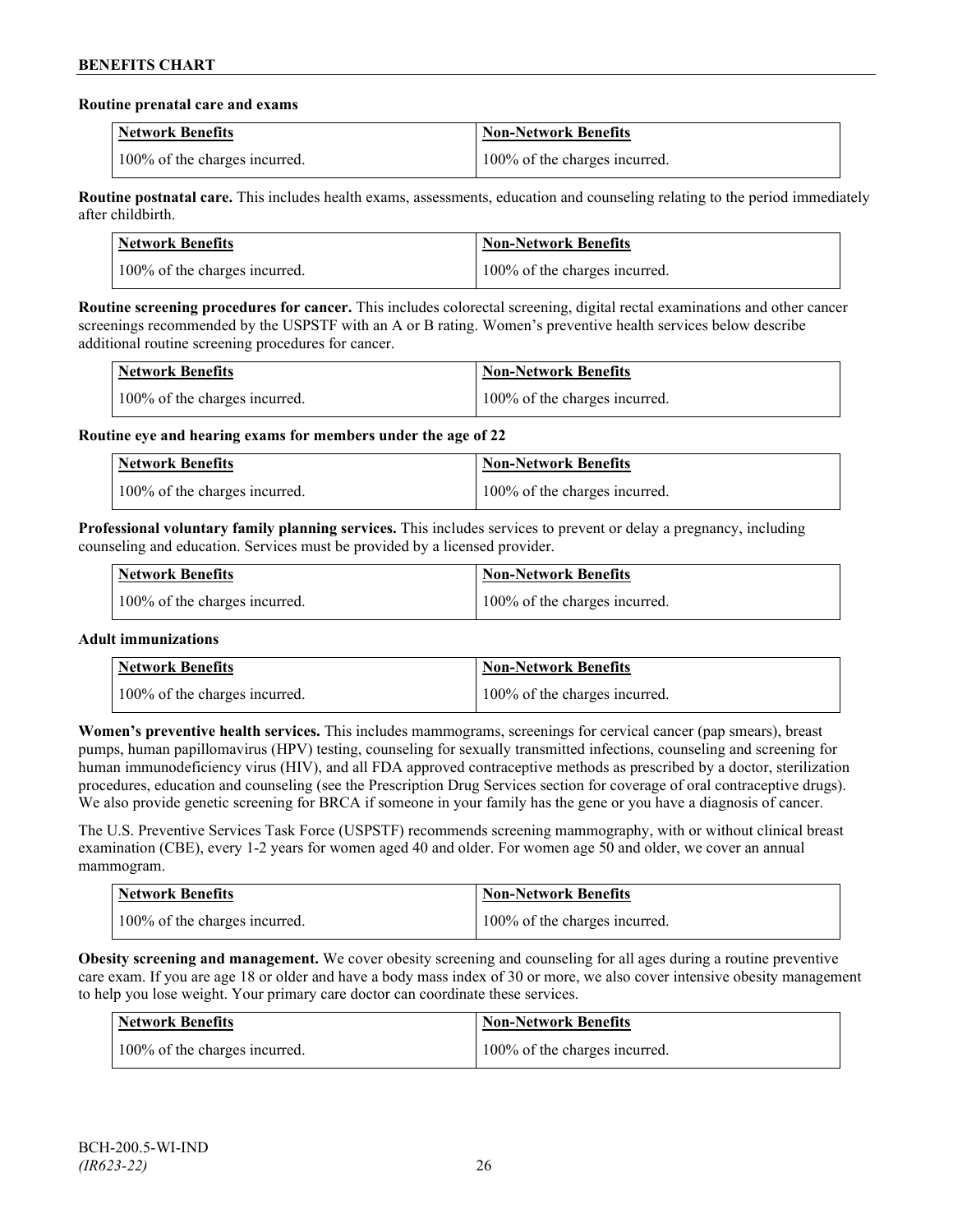# **In addition to any ACA or state mandated preventive services referenced above, we cover the following eligible preventive services:**

# **Routine hearing exams for adults age 22 and older**

| <b>Network Benefits</b>       | <b>Non-Network Benefits</b>   |
|-------------------------------|-------------------------------|
| 100% of the charges incurred. | 100% of the charges incurred. |

#### **Eye exams for adults diagnosed with diabetes**

| Network Benefits              | <b>Non-Network Benefits</b>   |
|-------------------------------|-------------------------------|
| 100% of the charges incurred. | 100% of the charges incurred. |

**Ovarian cancer surveillance tests for women who are at risk.** "At risk for ovarian cancer" means (1) having a family history that includes any of the following: one or more first-degree or second-degree relatives with ovarian cancer, clusters of female relatives with breast cancer or nonpolyposis colorectal cancer; or (2) testing positive for BRCA1 or BRCA2 mutations. "Surveillance tests for ovarian cancer" means annual screening using: CA-125 serum tumor marker testing, transvaginal ultrasound, pelvic examination or other proven ovarian cancer screening tests currently being evaluated by the federal Food and Drug Administration or by the National Cancer Institute.

| <b>Network Benefits</b>                                 | <b>Non-Network Benefits</b>                             |
|---------------------------------------------------------|---------------------------------------------------------|
| Coverage level is same as corresponding Network         | Coverage level is same as corresponding Non-Network     |
| Benefit, depending on type of service provided, such as | Benefit, depending on type of service provided, such as |
| Diagnostic Imaging Services, Laboratory Services        | Diagnostic Imaging Services, Laboratory Services        |
| Office Visits for Illness or Injury, or Preventive      | Office Visits for Illness or Injury, or Preventive      |
| Services.                                               | Services.                                               |

#### **Limitations:**

• Services are not preventive if received as part of a visit to diagnose, manage or maintain an acute or chronic medical condition, illness or injury. When that occurs, unless otherwise indicated above, standard deductibles, copayments or coinsurance apply.

# **Not Covered:**

- Routine eye exams for adults age 22 and older.
- See "Services Not Covered" in your Policy.

# **TELEHEALTH/TELEMEDICINE SERVICES**

# **Definitions:**

**Telehealth, Telemedicine, or Virtual Care.** This is a means of communication between a health care professional and a patient. This includes the use of secure electronic information, imaging, and communication technologies, including:

- interactive audio or audio-video
- interactive audio with store-and-forward technology
- chat-based and email-based systems
- physician-to-physician consultation
- patient education
- data transmission
- data interpretation
- digital diagnostics (algorithm-enabled diagnostic support)
- digital therapeutics (the use of personal health devices and sensors, either alone or in combination with conventional drug therapies, for disease prevention and management)

#### Services can be delivered:

Synchronously: the patient and health care professional are engaging with one another at the same time; or Asynchronously: the patient and health care professional engage with each other at different points in time.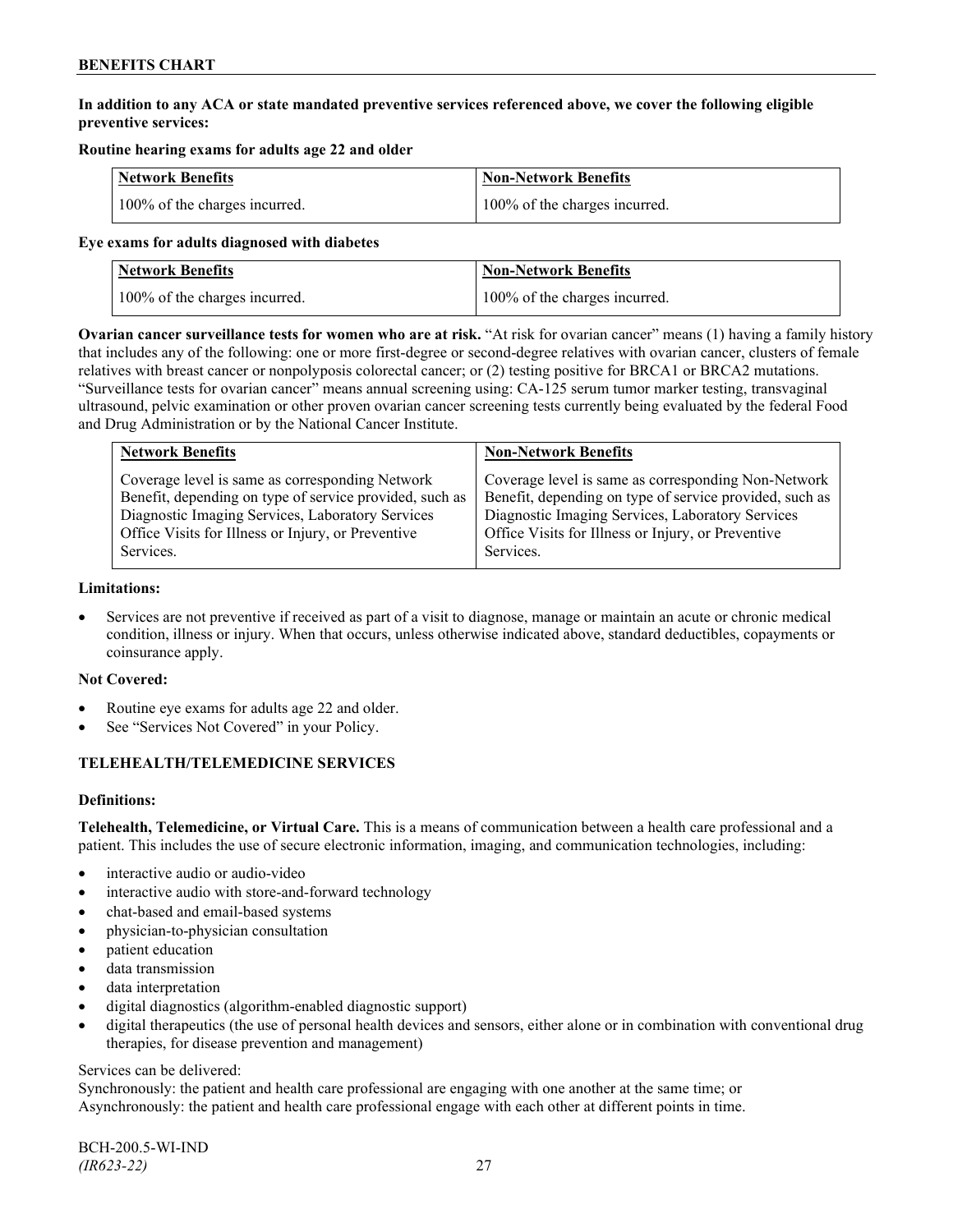**Telephone Visits.** Live, synchronous, interactive encounters over the telephone between a patient and a healthcare provider.

**E-Visit or Chat-Based Visits.** Asynchronous online or mobile app encounters to discuss a patient's personal health information, vital signs, and other physiologic data or diagnostic images. The healthcare provider reviews and delivers a consultation, diagnosis, prescription or treatment plan after reviewing the patient's visit information.

**Virtuwell<sup>®</sup>**. This is an online service for you to receive a diagnosis and treatment for certain conditions, such as a cold, flu, ear pain and sinus infections. You may access the Virtuwell website at [virtuwell.com.](https://www.virtuwell.com/)

**Video Visits.** Live, synchronous, interactive encounters using secure web-based video between a patient and a healthcare provider.

#### **Covered Services:**

The Plan covers the following methods of receiving care for services that would be eligible under the Plan if the service were provided in person.

#### **Scheduled telephone visits**

| <b>Network Benefits</b>       | <b>Non-Network Benefits</b>   |
|-------------------------------|-------------------------------|
| 100% of the charges incurred. | 100% of the charges incurred. |

#### **E-visits**

#### **Access to online care through Virtuwell at [virtuwell.com](http://www.virtuwell.com/)**

| Network Benefits              | <b>Non-Network Benefits</b> |
|-------------------------------|-----------------------------|
| 100% of the charges incurred. | No coverage.                |

#### **All other E-visits**

| Network Benefits              | <b>Non-Network Benefits</b>   |
|-------------------------------|-------------------------------|
| 100% of the charges incurred. | 100% of the charges incurred. |

#### **Not Covered:**

See "Services Not Covered" in your Policy.

# **TRANSPLANT SERVICES**

#### **Applicable Definitions:**

**Autologous.** This is when the source of cells is from the individual's own marrow or stem cells.

**Allogeneic.** This is when the source of cells is from a related or unrelated donor's marrow or stem cells.

**Allogeneic Bone Marrow Transplant.** This is when the bone marrow is harvested from the related or unrelated donor and stored. The patient undergoes treatment which includes tumor ablation with high-dose chemotherapy and/or radiation. The bone marrow is reinfused (transplanted).

**Autologous Bone Marrow Transplant.** This is when the bone marrow is harvested from the individual and stored. The patient undergoes treatment which includes tumor ablation with high-dose chemotherapy and/or radiation. The bone marrow is reinfused (transplanted).

**Autologous/Allogeneic Stem Cell Support.** This is a treatment process that includes stem cell harvest from either bone marrow or peripheral blood, tumor ablation with high-dose chemotherapy and/or radiation, stem cell reinfusion, and related care. Autologous/allogeneic bone marrow transplantation and high dose chemotherapy with peripheral stem cell rescue/support are considered to be autologous/allogeneic stem cell support.

**Designated Transplant Center.** This is any health care provider, group or association of health care providers designated by us to provide services, supplies or drugs for specified transplants for our Insureds.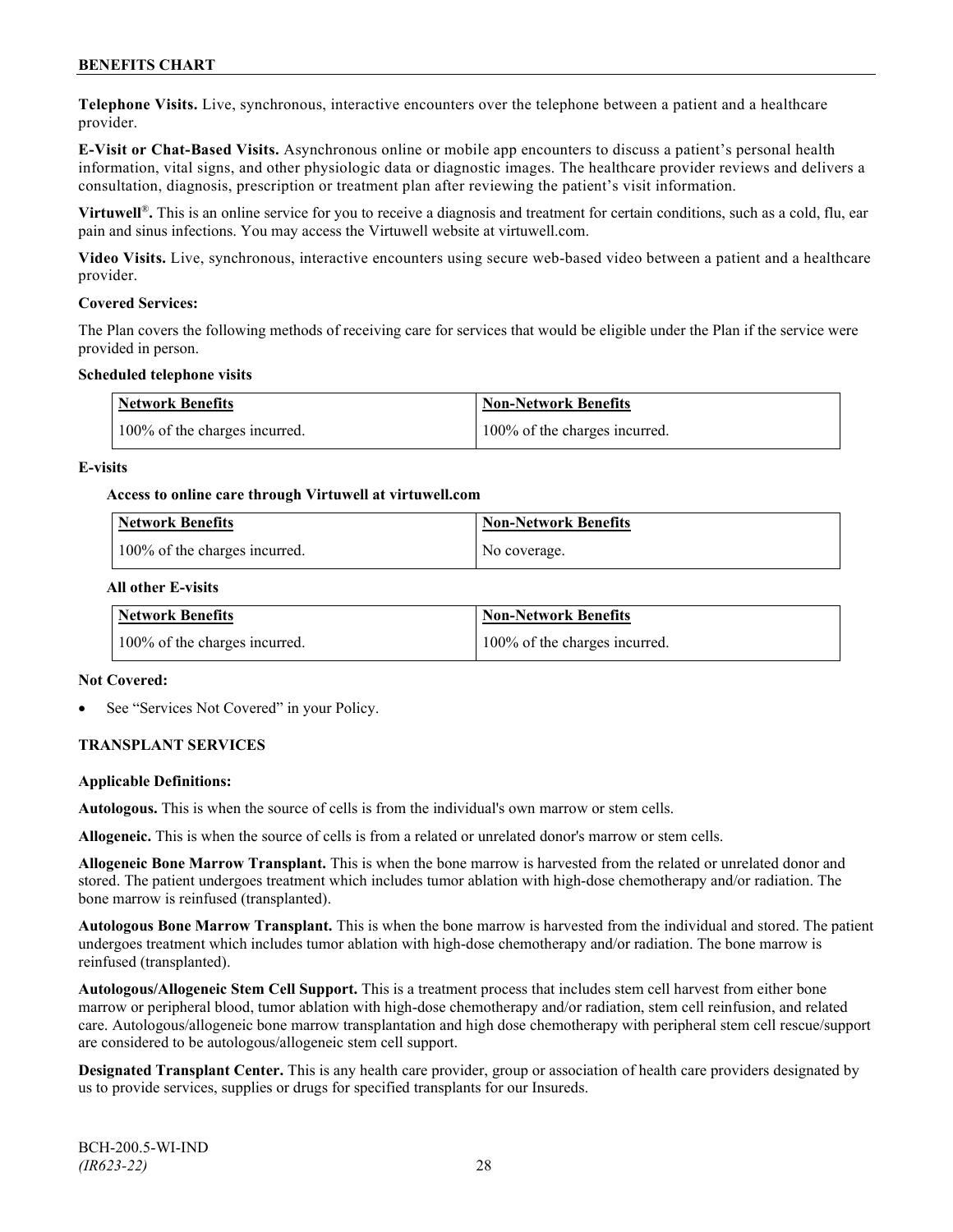**Transplant Services.** This is transplantation (including retransplants) of the human organs or tissue listed below, including all related post-surgical treatment, follow-up care and drugs and multiple transplants for a related cause. Transplant services do not include other organ or tissue transplants or surgical implantation of mechanical devices functioning as a human organ, except surgical implantation of an FDA approved Ventricular Assist Device (VAD) or total artificial heart, functioning as a temporary bridge to heart transplantation.

Prior authorization is required prior to consultation to support coordination of care and benefits.

### **Covered Services:**

We cover eligible transplant services (as defined above) while you are covered under your Policy. Transplants that will be considered for coverage are Limited to the following:

- Kidney transplants for end-stage disease.
- Cornea transplants for end-stage disease.
- Heart transplants for end-stage disease.
- Lung transplants or heart/lung transplants for: (1) primary pulmonary hypertension; (2) Eisenmenger's syndrome; (3) endstage pulmonary fibrosis; (4) alpha 1 antitrypsin disease; (5) cystic fibrosis; and (6) emphysema.
- Liver transplants for: (1) biliary atresia in children; (2) primary biliary cirrhosis; (3) post-acute viral infection (including hepatitis A, hepatitis B antigen e negative and hepatitis C) causing acute atrophy or post-necrotic cirrhosis; (4) primary sclerosing cholangitis; (5) alcoholic cirrhosis; and (6) hepatocellular carcinoma.
- Allogeneic bone marrow transplants or peripheral stem cell support associated with high dose chemotherapy for : (1) acute myelogenous leukemia; (2) acute lymphocytic leukemia; (3) chronic myelogenous leukemia; (4) severe combined immunodeficiency disease; (5) Wiskott-Aldrich syndrome; (6) aplastic anemia; (7) sickle cell anemia; (8) non-relapsed or relapsed non-Hodgkin's lymphoma; (9) multiple myeloma; and (10) testicular cancer.
- Autologous bone marrow transplants or peripheral stem cell support associated with high-dose chemotherapy for: (1) acute leukemia; (2) non-Hodgkin's lymphoma; (3) Hodgkin's disease; (4) Burkitt's lymphoma; (5) neuroblastoma; (6) multiple myeloma; (7) chronic myelogenous leukemia; and (8) non-relapsed non-Hodgkin's lymphoma.
- Pancreas transplants for simultaneous pancreas-kidney transplants for diabetes, pancreas after kidney, living related segmental simultaneous pancreas kidney transplantation and pancreas transplant alone.

To receive Network Benefits, charges for transplant services must be incurred at a Designated Transplant Center.

The transplant-related treatment provided, including expenses incurred for directly related donor services, shall be subject to and in accordance with the provisions, limitations, maximums and other terms of your Policy.

Medical and hospital expenses of the donor are covered only when the recipient is an Insured and the transplant and directly related donor expenses have been prior authorized for coverage. Treatment of medical complications that may occur to the donor are not covered. Donors are not considered Insureds, and are therefore not eligible for the rights afforded to Insureds under your Policy.

The list of eligible transplant services and coverage determinations are based on established medical policies, which are subject to periodic review and modifications by the medical director.

| <b>Network Benefits</b>                           | <b>Non-Network Benefits</b> |
|---------------------------------------------------|-----------------------------|
| See Network Inpatient Hospital Services Benefits. | No coverage.                |